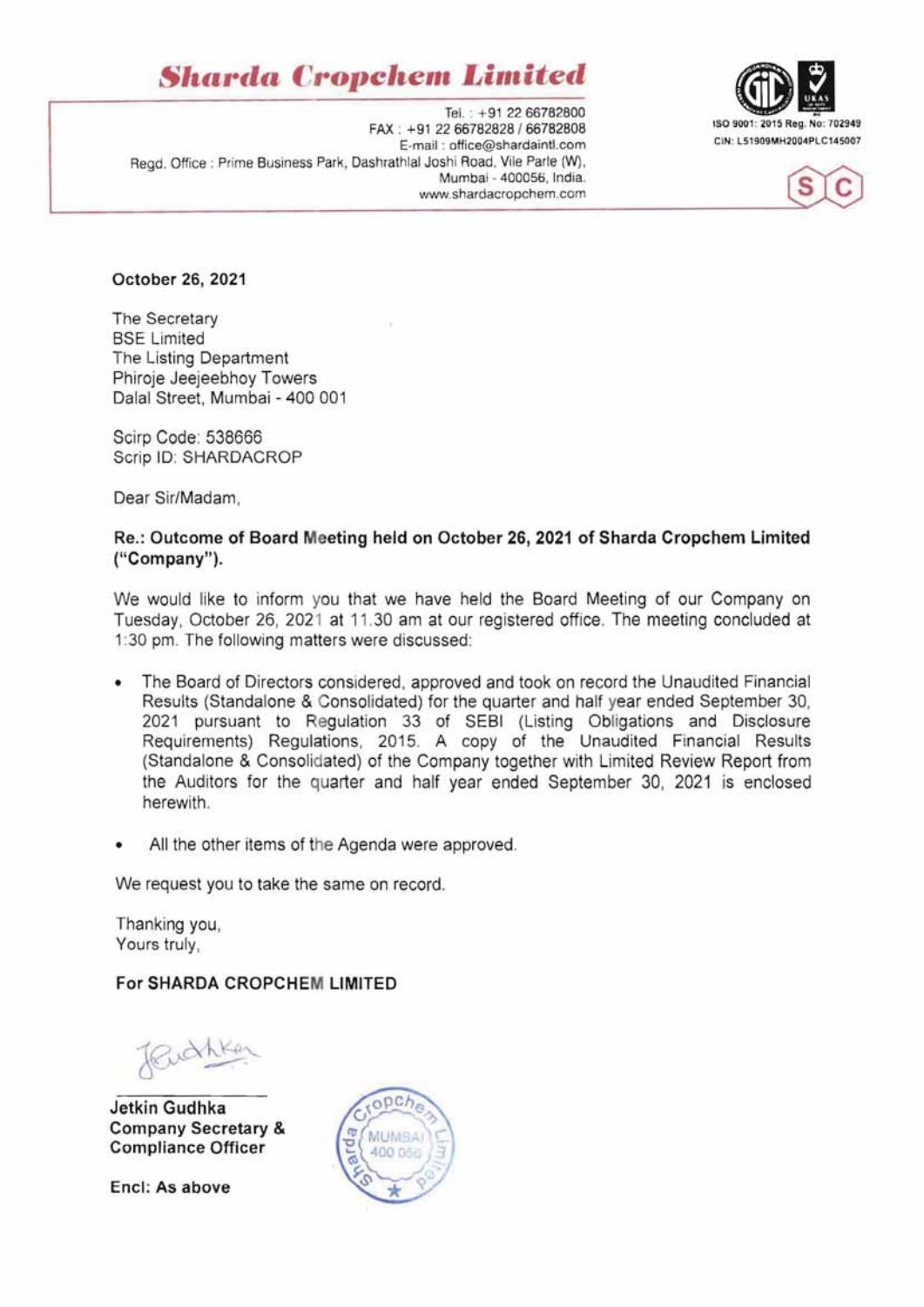# B S R & Associates LLP

Chartered Accountants

 14th Floor, Central B Wing and North C Wing, Nesco IT Park 4, Nesco Center, Western Express Highway, Goregaon (East), Mumbai - 400063

Telephone: +91 22 6257 1000 Fax: +91 22 6257 1010

## **Limited review report on unaudited consolidated quarterly financial results and consolidated year-to-date financial results of Sharda Cropchem Limited under Regulation 33 of the SEBI (Listing Obligations and Disclosure Requirements) Regulations, 2015**

## To the Board of Directors of Sharda Cropchem Limited

- 1. We have reviewed the accompanying Statement of unaudited consolidated financial results of Sharda Cropchem Limited ("the Parent") and its subsidiaries (the Parent and its subsidiaries together referred to as "the Group") for the quarter ended 30 September 2021 and year to date results for the period from 01 April 2021 to 30 September 2021 ("the Statement"), being submitted by the Parent pursuant to the requirements of Regulation 33 of the SEBI (Listing Obligations and Disclosure Requirements) Regulations, 2015, as amended ('Listing Regulations').
- 2. This Statement, which is the responsibility of the Parent's management and approved by the Parent's Board of Directors, has been prepared in accordance with the recognition and measurement principles laid down in Indian Accounting Standard 34 "Interim Financial Reporting" ("Ind AS 34"), prescribed under Section 133 of the Companies Act, 2013, and other accounting principles generally accepted in India and in compliance with Regulation 33 of the Listing Regulations. Our responsibility is to express a conclusion on the Statement based on our review.
- 3. We conducted our review of the Statement in accordance with the Standard on Review Engagements (SRE) 2410 "Review of Interim Financial Information Performed by the Independent Auditor of the Entity", issued by the Institute of Chartered Accountants of India. A review of interim financial information consists of making inquiries, primarily of persons responsible for financial and accounting matters, and applying analytical and other review procedures. A review is substantially less in scope than an audit conducted in accordance with Standards on Auditing and consequently does not enable us to obtain assurance that we would become aware of all significant matters that might be identified in an audit. Accordingly, we do not express an audit opinion.

We also performed procedures in accordance with the circular issued by the SEBI under Regulation 33 (8) of the Listing Regulations, to the extent applicable.

4. The Statement includes financial information / results of following subsidiaries:

|    | <b>Name of the Entity</b>                | Relationship            |
|----|------------------------------------------|-------------------------|
|    | Axis Crop Science Private Limited, India | Wholly Owned Subsidiary |
|    | Sharda Cropchem Israel Limited, Israel   | Wholly Owned Subsidiary |
|    | Sharda USA LLC, USA                      | Wholly Owned Subsidiary |
| 4. | Sharda Polska SP. ZO.O., Poland          | Wholly Owned Subsidiary |
|    | Sharda Ukraine LLC, Ukraine              | Wholly Owned Subsidiary |
| 6. | Shardaserb DO.O., Serbia                 | Wholly Owned Subsidiary |

B S R & Associates (a partnership firm with Registration No. BA69226) converted into B S R & Associates LLP (a Limited Liability Partnership with LLP Registration No. AAB-8182) with effect from October 14, 2013

Registered Office:

<sup>14</sup>th Floor, Central B Wing and North C Wing, Nesco IT Park 4, Nesco Center, Western Express Highway, Goregaon (East), Mumbai - 400063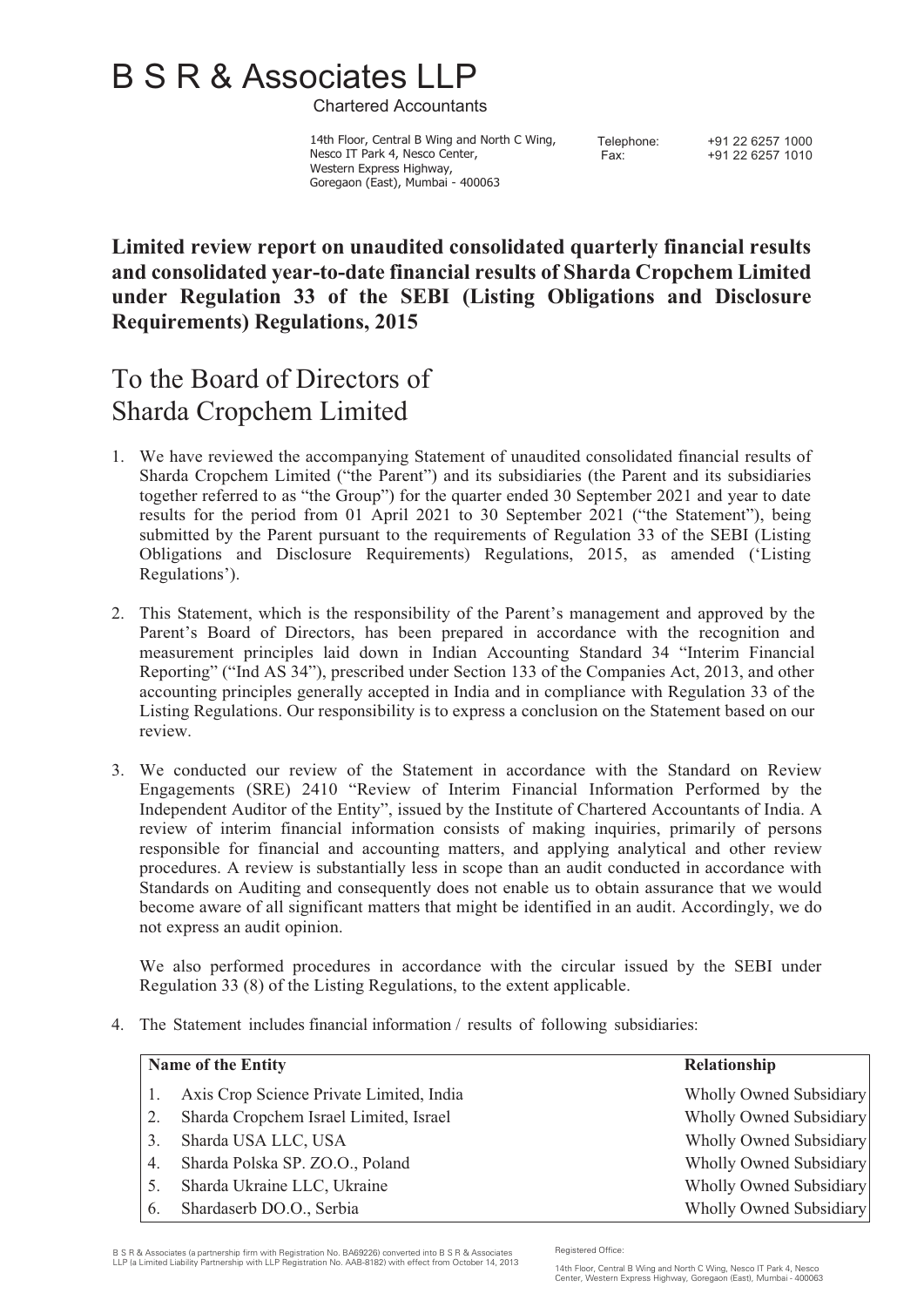**Limited review report on unaudited consolidated quarterly financial results and consolidated year-to-date financial results of Sharda Cropchem Limited under Regulation 33 of the SEBI (Listing Obligations and Disclosure Requirements) Regulations, 2015** 

| Name of the Entity                                                                       | Relationship                   |
|------------------------------------------------------------------------------------------|--------------------------------|
| 7.<br>Sharda Hungary Kft, Hungary                                                        | Wholly Owned Subsidiary        |
| 8.<br>Sharda Spain, S.L., Spain                                                          | <b>Wholly Owned Subsidiary</b> |
| 9.<br>Sharda Swiss SARL, Switzerland                                                     | <b>Wholly Owned Subsidiary</b> |
| Sharda Balkan Agrochemicals Limited, Greece<br>10.                                       | Wholly Owned Subsidiary        |
| Sharda Hellas Agrochemicals Limited, Greece<br>11.                                       | Wholly Owned Subsidiary        |
| Sharda Cropchem Espana S.L., Spain<br>12.                                                | <b>Wholly Owned Subsidiary</b> |
| Sharda Poland SP. ZO.O., Poland<br>13.                                                   | <b>Wholly Owned Subsidiary</b> |
| Sharda Taiwan Limited, Taiwan<br>14.                                                     | <b>Wholly Owned Subsidiary</b> |
| 15.<br>Sharda Agrochem Dooel Skopje, Macedonia                                           | Wholly Owned Subsidiary        |
| 16.<br>Nihon Agro Service Kabushiki Kaisha, Japan                                        | <b>Wholly Owned Subsidiary</b> |
| 17.<br>Shardacan Limited, Canada                                                         | Wholly Owned Subsidiary        |
| Sharda Do Brasil Comercio DE Produtos Quimicos E-Agroquimicos<br>18.<br>LTDA, Brazil     | Subsidiary                     |
| 19.<br>Sharda Dominicana, S.R.L., Domnican Republic                                      | Subsidiary                     |
| 20.<br>Sharda EL Salvador S.A. DE CV, El Salvador                                        | Subsidiary                     |
| 21.<br>Sharda Costa Rica SA, Costa Rica                                                  | Subsidiary                     |
| 22.<br>Sharda De Guatemala S.A., Guatemala                                               | Subsidiary                     |
| 23.<br>Sharda Italia SRL, Italy                                                          | Subsidiary                     |
| Sharda Cropchem Tunisia SARL, Tunisia<br>24.                                             | Subsidiary                     |
| 25.<br>Sharda Peru SAC, Peru                                                             | Subsidiary                     |
| 26.<br>Sharda Del Ecuador CIA. LTDA, Ecuador                                             | Subsidiary                     |
| 27.<br>Sharzam Limited, Zambia                                                           | Subsidiary                     |
| 28.<br>Sharda Private (Thailand) Limited, Thailand                                       | Subsidiary                     |
| 29.<br>Sharda Maroc SARL, Morocco                                                        | Subsidiary                     |
| 30.<br>Sharda Agrochem Limited                                                           | <b>Wholly Owned Subsidiary</b> |
| Sharda International DMCC, UAE (including its following<br>31.<br>subsidiaries)          | Wholly Owned Subsidiary        |
| Sharda Benelux BVBA, Belgium<br>a)                                                       | <b>Wholly Owned Subsidiary</b> |
| Eurasian Pesticides Limited, Croatia (Euroazijski Pesticidi<br>b)<br>D.O.O., Croatia)    | Wholly Owned Subsidiary        |
| Sharda Impex Trading LLC<br>$\mathbf{c})$                                                | Subsidiary                     |
| Siddhivinayak International Limited, UAE (including its<br>d)<br>following subsidiaries) | <b>Wholly Owned Subsidiary</b> |
| i.<br>Sharda International Africa (PTY) Limited, South Africa                            | Wholly Owned Subsidiary        |
| Sharda Europe BVBA, Belgium<br>ii.                                                       | Wholly Owned Subsidiary        |
| Sharda Bolivia SRL, Bolivia<br>iii.                                                      | Subsidiary                     |
| Sharda Colombia S.A., Colombia<br>iv.                                                    | Subsidiary                     |
| Sharda De Mexico S. DE RL DE CV, Mexico<br>V.                                            | Subsidiary                     |
| vi. Sharpar S.A., Paraguay                                                               | Subsidiary                     |

5. Based on our review conducted and procedures performed as stated in paragraph 3 above and based on the consideration of the review reports of other auditors / independent practitioners referred to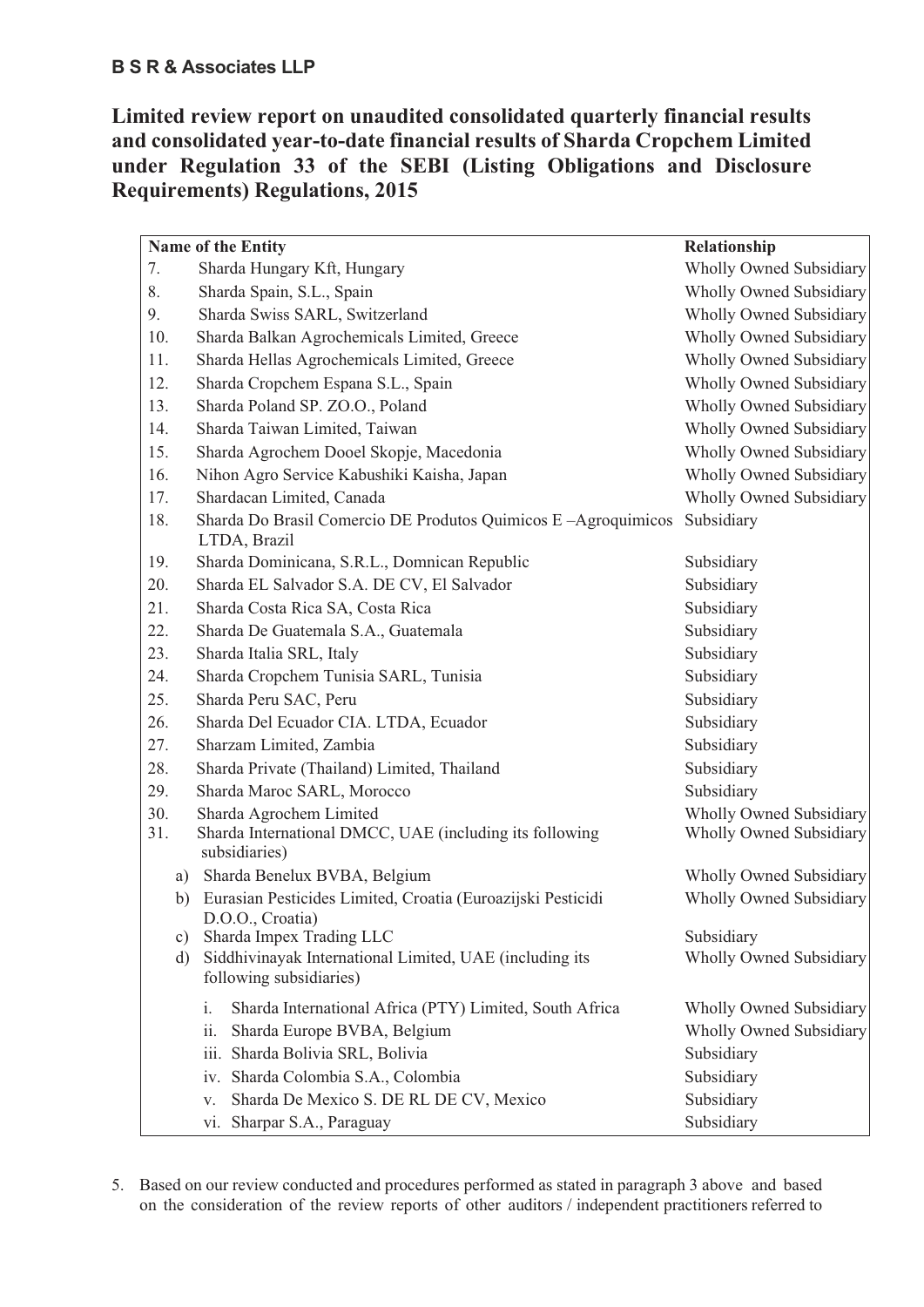## **Limited review report on unaudited consolidated quarterly financial results and consolidated year-to-date financial results of Sharda Cropchem Limited under Regulation 33 of the SEBI (Listing Obligations and Disclosure Requirements) Regulations, 2015**

in paragraphs 6 and 7 below, nothing has come to our attention that causes us to believe that the accompanying Statement, prepared in accordance with the recognition and measurement principles laid down in the aforesaid Indian Accounting Standard and other accounting principles generally accepted in India, has not disclosed the information required to be disclosed in terms of Regulation 33 of the Listing Regulations, including the manner in which it is to be disclosed, or that it contains any material misstatement.

- 6. We did not review the interim financial results of seven subsidiaries included in the Statement, whose interim financial results reflect total assets (before consolidation adjustments) of Rs. 15,429.08 lakhs as at 30 September 2021 and total revenues (before consolidation adjustments) of Rs. 9,352.06 lakhs and Rs. 19,487.33 lakhs, total net profit / (loss) after tax (before consolidation adjustments) of Rs. 93.11 lakhs and Rs. (264.47) lakhs and total comprehensive income / (loss) (before consolidation adjustments) of Rs. 15.97 lakhs and Rs. (250.66) lakhs, for the quarter ended 30 September 2021 and for the period from 01 April 2021 to 30 September 2021, respectively, and cash outflows (net) of Rs. 793.78 lakhs for the period from 01 April 2021 to 30 September 2021, as considered in the Statement. These interim financial results have been reviewed by an independent practitioner whose reports have been furnished to us by the management and our conclusion on the Statement, in so far as it relates to the amounts and disclosures included in respect of these subsidiaries is based solely on the reports of the independent practitioner and the procedures performed by us as stated in paragraph 3 above. Our conclusion on the Statement is not modified in respect of this matter.
- 7. We did not review the interim consolidated financial results of one subsidiary located outside India (which include financial results of its ten step-down subsidiaries) included in the Statement, whose consolidated interim financial results reflect total assets (before consolidation adjustments) of Rs. 26,319.18 lakhs as at 30 September 2021 and total revenues (before consolidation adjustments) of Rs. 16,468.14 lakhs and Rs. 28,573.78 lakhs, total net profit after tax (before consolidation adjustments) of Rs. 770.18 lakhs and Rs. 1,825.98 lakhs and total comprehensive income (before consolidation adjustments) of Rs. 759.23 lakhs and Rs. 1,991.05 lakhs, for the quarter ended 30 September 2021 and for the period from 01 April 2021 to 30 September 2021, respectively, and cash outflows (net) of Rs. 2,421.19 lakhs for the period from 01 April 2021 to 30 September 2021, as considered in the Statement. Such interim consolidated financial results, prepared in accordance with accounting principles generally accepted in the country of incorporation of the subsidiary, have been reviewed by other auditor under generally accepted auditing standards applicable in that country. For the purpose of preparation of the Parent's interim consolidated financial results, the management of the Parent has converted the interim consolidated financial results of the subsidiary located outside India from accounting principles generally accepted in the country of incorporation of the subsidiary to accounting principles generally accepted in India. We have reviewed the conversion adjustments made by the Parent's management. Our conclusion on the interim consolidated financial results of the Parent, in so far as it relates to such consolidated subsidiary located outside India is based on the report of other auditor and the conversion adjustments prepared by the Parent's management and reviewed by us. Our conclusion on the Statement is not modified in respect of this matter.
- 8. The Statement includes the interim financial information of twenty-three subsidiaries which have not been reviewed, whose interim financial information reflect total assets of Rs. 31.55 lakhs as at 30 September 2021 and total revenue of Rs. Nil and Rs. Nil, total net loss after tax of Rs. 1.13 lakhs and Rs. 2.82 lakhs and total comprehensive loss of Rs. 0.16 lakhs and Rs. 3.77 lakhs for the quarter ended 30 September 2021 and for the period from 01 April 2021 to 30 September 2021,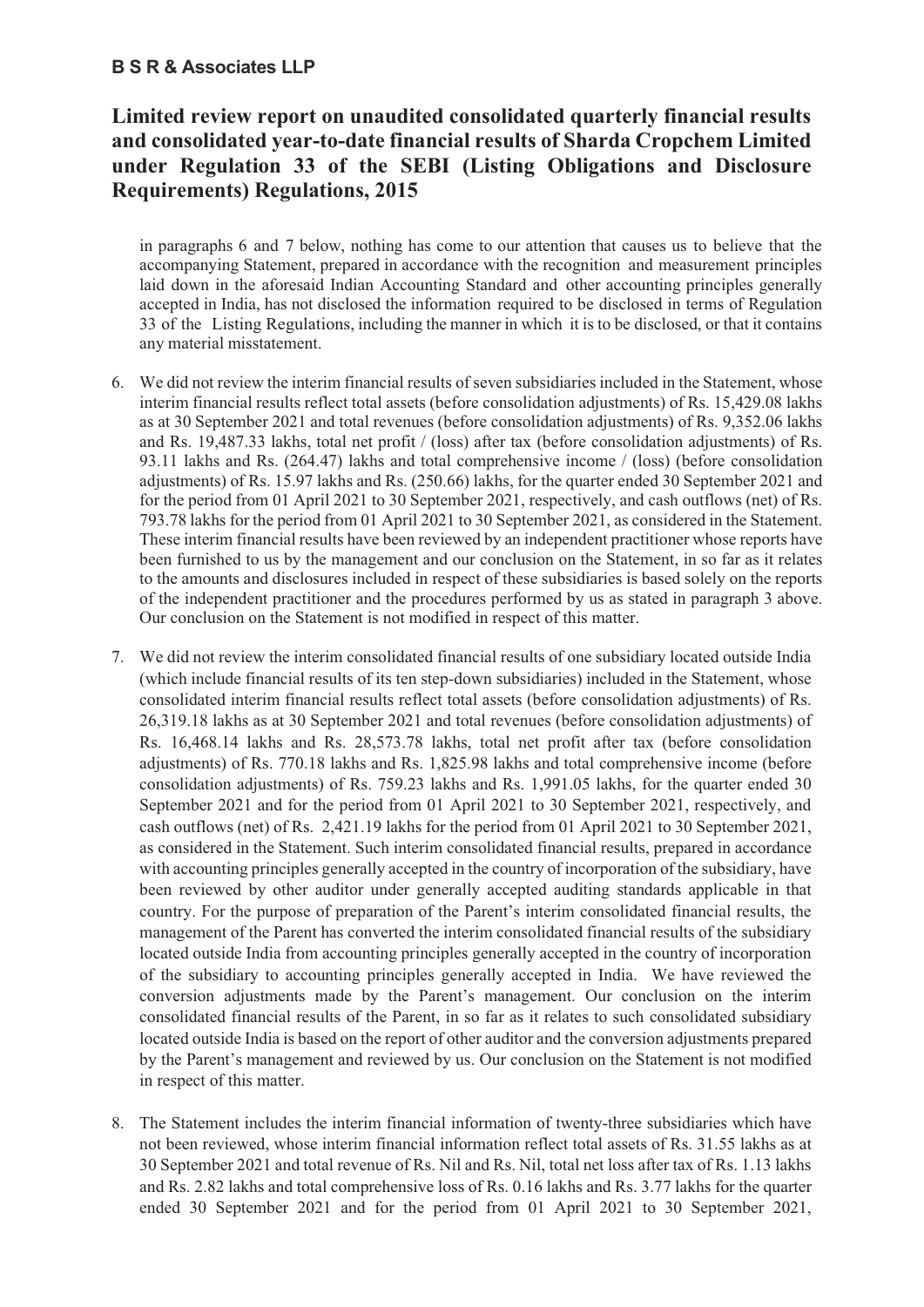## **Limited review report on unaudited consolidated quarterly financial results and consolidated year-to-date financial results of Sharda Cropchem Limited under Regulation 33 of the SEBI (Listing Obligations and Disclosure Requirements) Regulations, 2015**

respectively, and cash outflows (net) of Rs. 1.88 lakhs for the period from 01 April 2021 to 30 September 2021, as considered in the Statement. According to the information and explanations given to us by the management, these interim financial information are not material to the Group. Our conclusion on the Statement is not modified in respect of this matter.

#### For **B S R & Associates LLP**

*Chartered Accountants* Firm's Registration No: 116231W/W-100024 SHABBIR HASANALI Digitally signed by

SHABBIR HASANALI READYMADEWA READYMADEWALA Date: 2021.10.26 LA - 0 13:03:49 +05'30'

**Shabbir Readymadewala**  Mumbai *Partner*  26 October 2021 Membership No: 100060 UDIN**:** 21100060AAAAFL5579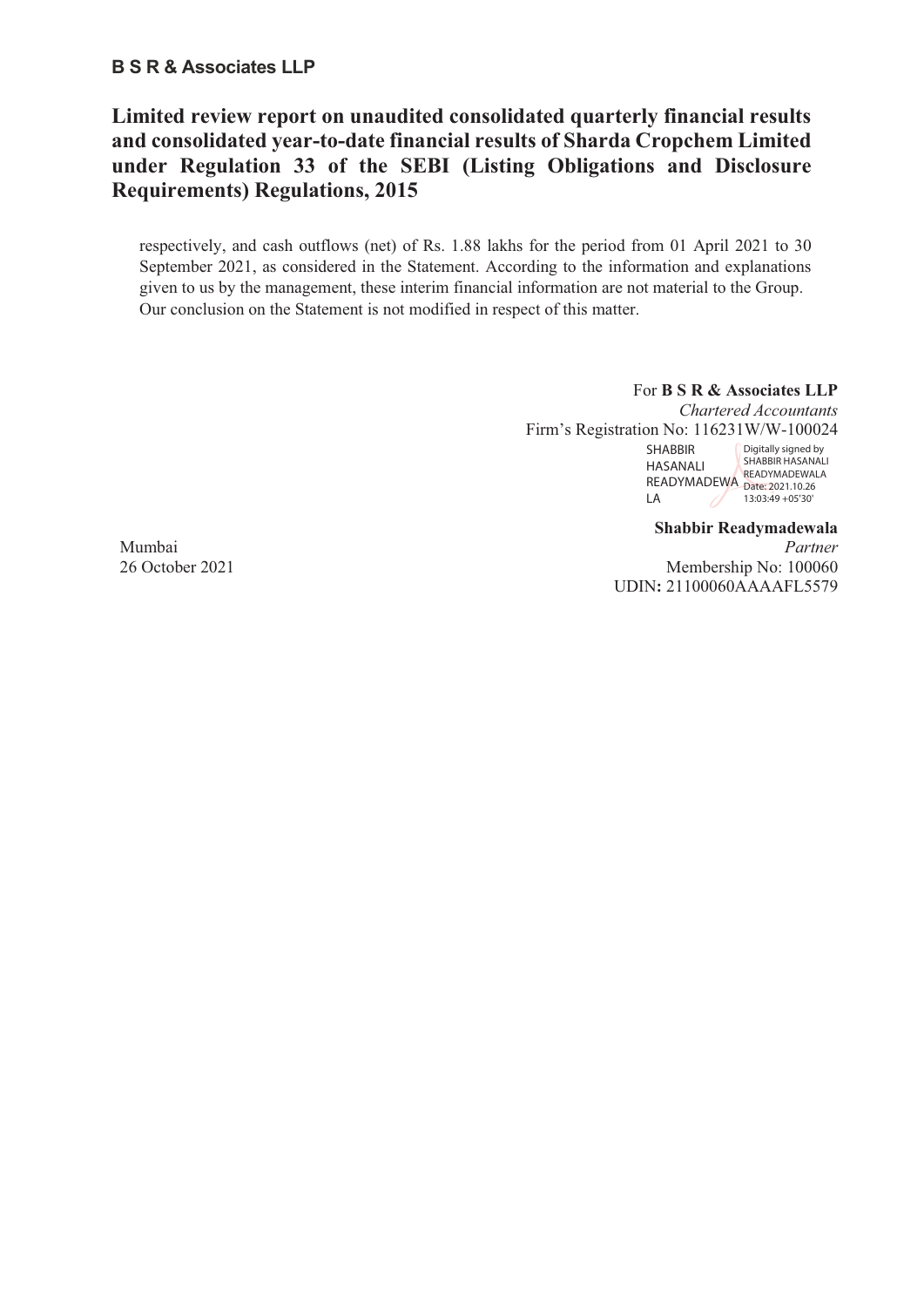|                | STATEMENT OF UNAUDITED CONSOLIDATED FINANCIAL RESULTS FOR THE QUARTER AND HALF YEAR ENDED SEPTEMBER 30, 2021<br>Registered Office: 2nd Floor, Prime Business Park, Dashrathlal Joshi Road, Vile Parle (West), Mumbai - 400 056. CIN: L51909MH2004PLC145007 |         |                                           |                                             |                                           |                                  |                                           |                        |  |  |
|----------------|------------------------------------------------------------------------------------------------------------------------------------------------------------------------------------------------------------------------------------------------------------|---------|-------------------------------------------|---------------------------------------------|-------------------------------------------|----------------------------------|-------------------------------------------|------------------------|--|--|
|                |                                                                                                                                                                                                                                                            |         |                                           |                                             |                                           |                                  |                                           | (INR in Lakhs)         |  |  |
|                | <b>Particulars</b>                                                                                                                                                                                                                                         |         | <b>Quarter ended</b>                      |                                             |                                           | Half year ended<br>September 30, | Year ended<br>March 31,                   |                        |  |  |
|                |                                                                                                                                                                                                                                                            |         | September 30,<br>2021<br><b>Unaudited</b> | <b>June 30,</b><br>2021<br><b>Unaudited</b> | September 30,<br>2020<br><b>Unaudited</b> | 2021<br><b>Unaudited</b>         | September 30,<br>2020<br><b>Unaudited</b> | 2021<br><b>Audited</b> |  |  |
| $\mathbf{1}$   | Income                                                                                                                                                                                                                                                     |         |                                           |                                             |                                           |                                  |                                           |                        |  |  |
|                | (a) Revenue from operations<br>(b) Other income                                                                                                                                                                                                            |         | 64,278.03                                 | 62,267.69<br>646.41                         | 42,476.21                                 | 126,545.72<br>1,931.44           | 81,366.37<br>1,944.01                     | 239,560.77<br>4,593.56 |  |  |
|                | <b>Total income</b>                                                                                                                                                                                                                                        |         | 1,285.03<br>65,563.06                     | 62,914.10                                   | 946.96<br>43,423.17                       | 128,477.16                       | 83,310.38                                 | 244, 154. 33           |  |  |
|                |                                                                                                                                                                                                                                                            |         |                                           |                                             |                                           |                                  |                                           |                        |  |  |
| $\overline{2}$ | <b>Expenses</b><br>(a) Cost of materials consumed                                                                                                                                                                                                          |         | 22,310.97                                 | 22,390.78                                   | 4,754.17                                  | 44,701.75                        | 18,343.25                                 | 93,947.92              |  |  |
|                | (b) Purchase of stock in trade                                                                                                                                                                                                                             |         | 21,049.68                                 | 27,206.90                                   | 24,551.74                                 | 48,256.58                        | 44,603.84                                 | 73,910.96              |  |  |
|                | (c) Changes in inventories of finished goods and stock in trade                                                                                                                                                                                            |         | 2,932.97                                  | (5,582.93)                                  | (28.73)                                   | (2,649.96)                       | (6,396.06)                                | (4,263.29)             |  |  |
|                | (d) Employee benefit expenses                                                                                                                                                                                                                              |         | 1,054.24                                  | 1,005.02                                    | 741.58                                    | 2,059.26                         | 1,580.23                                  | 3,732.45               |  |  |
|                | (e) Finance costs<br>(f) Foreign exchange (gain)/loss (net)                                                                                                                                                                                                |         | 43.95<br>1,317.66                         | 60.91<br>(1, 148.25)                        | 72.64<br>(702.59)                         | 104.86<br>169.41                 | 155.66<br>(2,049.47)                      | 277.21<br>(1,988.60)   |  |  |
|                | (g) Depreciation and amortisation expenses                                                                                                                                                                                                                 |         | 6,063.76                                  | 5,392.15                                    | 4,232.21                                  | 11,455.91                        | 7,778.37                                  | 17,044.00              |  |  |
|                | (h) Other expenses                                                                                                                                                                                                                                         |         | 6,638.55                                  | 6,942.67                                    | 6,779.55                                  | 13,581.22                        | 12,803.29                                 | 30,548.23              |  |  |
|                | <b>Total Expenses</b>                                                                                                                                                                                                                                      |         | 61,411.78                                 | 56,267.25                                   | 40,400.57                                 | 117,679.03                       | 76,819.11                                 | 213,208.88             |  |  |
| 3              | Profit / (loss) before tax                                                                                                                                                                                                                                 | $(1-2)$ | 4,151.28                                  | 6,646.85                                    | 3,022.60                                  | 10,798.13                        | 6,491.27                                  | 30,945.45              |  |  |
|                |                                                                                                                                                                                                                                                            |         |                                           |                                             |                                           |                                  |                                           |                        |  |  |
| 4              | Tax expense<br>(a) Current tax                                                                                                                                                                                                                             |         | 708.94                                    | 2,082.41                                    | 846.71                                    | 2,791.35                         | 1,355.97                                  | 5,581.59               |  |  |
|                | (b) Adjustment of tax relating to earlier years                                                                                                                                                                                                            |         | 5.20                                      | 22.33                                       | 2.11                                      | 27.53                            | 103.40                                    | 227.02                 |  |  |
|                | (c) Deferred tax                                                                                                                                                                                                                                           |         | 234.74                                    | 735.37                                      | 266.51                                    | 970.11                           | 332.85                                    | 2,215.07               |  |  |
|                | <b>Total tax expense</b>                                                                                                                                                                                                                                   |         | 948.88                                    | 2,840.11                                    | 1,115.33                                  | 3,788.99                         | 1,792.22                                  | 8,023.68               |  |  |
| 5              | Net Profit / (loss) for the period / year                                                                                                                                                                                                                  | $(3-4)$ | 3,202.40                                  | 3,806.74                                    | 1.907.27                                  | 7.009.14                         | 4.699.05                                  | 22,921.77              |  |  |
| 6              |                                                                                                                                                                                                                                                            |         |                                           |                                             |                                           |                                  |                                           |                        |  |  |
|                | <b>Other Comprehensive Income</b><br>A (i) Items that will not be reclassified to profit or loss                                                                                                                                                           |         | 2.57                                      | 3.08                                        | (1.17)                                    | 5.65                             | (1.34)                                    | 10.49                  |  |  |
|                | (ii) Income tax relating to items that will not be reclassified to profit or loss                                                                                                                                                                          |         | (0.90)                                    | (0.90)                                      | 0.41                                      | (1.80)                           | 0.82                                      | (3.27)                 |  |  |
|                | B (i) Items that will be reclassified to profit or loss                                                                                                                                                                                                    |         | 18.17                                     | 566.80                                      | (819.94)                                  | 584.97                           | (943.06)                                  | 30.42                  |  |  |
|                | (ii) Income tax relating to items that will be reclassified to profit or loss                                                                                                                                                                              |         |                                           |                                             |                                           |                                  |                                           |                        |  |  |
|                | Total Other Comprehensive Income / (loss)                                                                                                                                                                                                                  |         | 19.84                                     | 568.98                                      | (820.70)                                  | 588.82                           | (943.58)                                  | 37.64                  |  |  |
| 7 <sup>1</sup> | Total Comprehensive Income / (loss) for the period / year                                                                                                                                                                                                  | $(5+6)$ | 3,222.24                                  | 4,375.72                                    | 1,086.57                                  | 7,597.96                         | 3,755.47                                  | 22,959.41              |  |  |
| 8              | Net Profit / (loss) for the period / year                                                                                                                                                                                                                  |         |                                           |                                             |                                           |                                  |                                           |                        |  |  |
|                | Attributable to:                                                                                                                                                                                                                                           |         |                                           |                                             |                                           |                                  |                                           |                        |  |  |
|                | Equity holders of the parent                                                                                                                                                                                                                               |         | 3,202.05                                  | 3.806.30                                    | 1.903.66                                  | 7,008.35                         | 4,695.44                                  | 22.917.41              |  |  |
|                | Non controlling interest                                                                                                                                                                                                                                   |         | 0.35                                      | 0.44                                        | 3.61                                      | 0.79                             | 3.61                                      | 4.36                   |  |  |
| 9              | Total Comprehensive Income / (loss) for the period / year                                                                                                                                                                                                  |         |                                           |                                             |                                           |                                  |                                           |                        |  |  |
|                | Attributable to:                                                                                                                                                                                                                                           |         |                                           |                                             |                                           |                                  |                                           |                        |  |  |
|                | Equity holders of the parent<br>Non controlling interest                                                                                                                                                                                                   |         | 3,221.75                                  | 4,375.45                                    | 1,083.12                                  | 7,597.20                         | 3,752.02                                  | 22.955.06              |  |  |
|                |                                                                                                                                                                                                                                                            |         | 0.49                                      | 0.27                                        | 3.45                                      | 0.76                             | 3.45                                      | 4.35                   |  |  |
|                | 10 Paid-up equity share capital (Face value of the share INR 10/- each)                                                                                                                                                                                    |         | 9,022.05                                  | 9,022.05                                    | 9,022.05                                  | 9,022.05                         | 9,022.05                                  | 9,022.05               |  |  |
|                | 11 Other Equity                                                                                                                                                                                                                                            |         |                                           |                                             |                                           |                                  |                                           | 152,407.90             |  |  |
| 12             | Earnings per share (not annualised)                                                                                                                                                                                                                        |         |                                           |                                             |                                           |                                  |                                           |                        |  |  |
|                | Basic and diluted earning per share                                                                                                                                                                                                                        |         | 3.55                                      | 4.22                                        | 2.11                                      | 7.77                             | 5.20                                      | 25.40                  |  |  |
|                | (Face value per share INR 10/- each)                                                                                                                                                                                                                       |         |                                           |                                             |                                           |                                  |                                           |                        |  |  |
|                |                                                                                                                                                                                                                                                            |         |                                           |                                             |                                           |                                  |                                           |                        |  |  |

**Notes:**

1 The aforesaid financial results have been reviewed by the Audit Committee and approved by the Board of Directors at their meeting held on October 26, 2021. The results have been subjected to Limited Review and Statutory Auditors have expressed an unmodified review conclusion.

2 The financial results for all the periods presented have been prepared in accordance with the recognition and measurement principles of Ind AS notified under the Companies (Indian Accounting Standards) Rules, 2015 as amended from time to time.

3 One of the segments of the Group, viz "Agrochemicals", is seasonal in nature and the performance can be impacted by cropping pattern and weather conditions across the globe. Accordingly, quarterly figures are not representative of the other quarters and full year's performance.

4 Figures for the previous period / year have been regrouped / rearranged, wherever considered necessary to conform to the current period/year's classification.



Digitally signed by BUBNA RAMPRAKASH<br>Digitally signed by BUBNA RAMPRAKASH<br>DN: c=IN, st=Maharashtra,<br>2.5.4.20=620d4aa3332ab13ff1f6c62007fac96<br>des290e08e25f41a143e593aa914444c7,<br>postalCode=400050, street=501, PLEASANT<br>PRAK,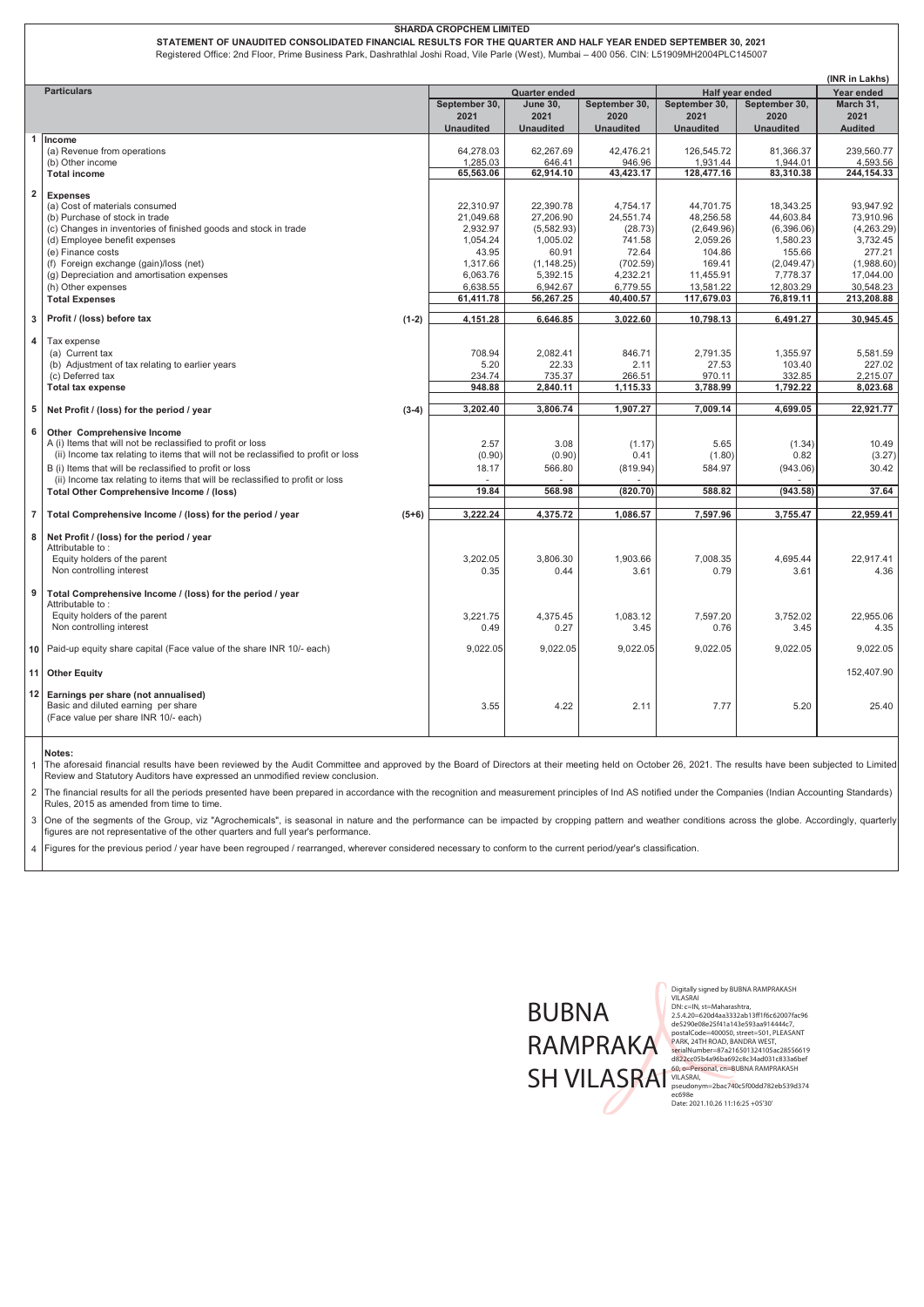**UNAUDITED CONSOLIDATED STATEMENT OF ASSETS AND LIABILITIES AS AT SEPTEMBER 30, 2021 Registered Office : 2nd Floor, Prime Business Park, Dashrathlal Joshi Road, Vile Parle (West), Mumbai – 400 056. CIN : L51909MH2004PLC145007**

|                                                                                                                       |                           | (INR in Lakhs)   |
|-----------------------------------------------------------------------------------------------------------------------|---------------------------|------------------|
| <b>Particulars</b>                                                                                                    | As at                     | As at            |
|                                                                                                                       | <b>September 30, 2021</b> | March 31, 2021   |
| <b>ASSETS</b>                                                                                                         | <b>Unaudited</b>          | <b>Audited</b>   |
| <b>Non-current assets</b>                                                                                             |                           |                  |
| Property, plant and equipment                                                                                         | 1,784.71                  | 2.088.14         |
| Goodwill                                                                                                              | 43.19                     | 42.54            |
| Other intangible assets                                                                                               | 49,896.00                 | 52,311.12        |
| Intangible assets under development                                                                                   | 18,839.86                 | 13,103.82        |
| <b>Financial assets</b>                                                                                               |                           |                  |
| Other financial assets                                                                                                | 1,241.01                  | 940.23           |
| Deferred tax assets (net)                                                                                             | 473.93                    | 604.09           |
| Income tax assets (net)                                                                                               | 6,993.45                  | 7,363.53         |
| <b>Total non-current assets</b>                                                                                       | 79,272.15                 | 76,453.47        |
| <b>Current assets</b>                                                                                                 |                           |                  |
| Inventories                                                                                                           | 60,788.56                 | 52,554.86        |
| <b>Financial assets</b>                                                                                               |                           |                  |
| Investments                                                                                                           | 17,003.05                 | 8,301.31         |
| Trade receivables                                                                                                     | 82,565.69                 | 116,256.47       |
| Cash and cash equivalents                                                                                             | 10.876.99                 | 8,555.12         |
| Bank balances other than cash and cash equivalents                                                                    | 12,032.24                 | 17,498.13        |
| Other financial assets                                                                                                | 1,622.13                  | 2,805.35         |
| Other current assets                                                                                                  | 5,061.88                  | 3,961.22         |
| <b>Total current assets</b>                                                                                           | 189,950.54                | 209,932.46       |
| TOTAL ASSETS                                                                                                          | 269,222.69                | 286,385.93       |
|                                                                                                                       |                           |                  |
| <b>EQUITY AND LIABILITIES</b>                                                                                         |                           |                  |
| <b>Equity</b>                                                                                                         |                           |                  |
| Equity share capital                                                                                                  | 9,022.05                  | 9,022.05         |
| Other equity                                                                                                          | 157,298.46                | 152,407.90       |
| Equity attributable to equity holders of the Company                                                                  | 166,320.51                | 161,429.95       |
| Non-controlling interests                                                                                             | 31.53                     | 30.75            |
| <b>Total equity</b>                                                                                                   | 166,352.04                | 161,460.70       |
|                                                                                                                       |                           |                  |
| <b>Non-current liabilities</b>                                                                                        |                           |                  |
| <b>Financial liabilities</b>                                                                                          |                           |                  |
| <b>Borrowings</b>                                                                                                     |                           |                  |
| Lease liabilities                                                                                                     | 609.14                    | 837.88           |
| Trade payables                                                                                                        |                           |                  |
| Total Outstanding Dues of Micro Enterprises and Small Enterprises                                                     |                           |                  |
| Total Outstanding Dues of Creditors other than Micro Enterprises and Small Enterprises<br>Other financial liabilities | 242.96                    | 240.44<br>321.67 |
| Provisions                                                                                                            | 170.51<br>231.48          | 302.28           |
| Deferred tax liabilities (net)                                                                                        | 10,128.60                 | 9,286.81         |
| <b>Total non-current liabilities</b>                                                                                  | 11,382.69                 | 10,989.08        |
|                                                                                                                       |                           |                  |
| <b>Current liabilities</b>                                                                                            |                           |                  |
| <b>Financial liabilities</b>                                                                                          |                           |                  |
| <b>Borrowings</b>                                                                                                     | 2,904.66                  | 6,784.72         |
| Lease liabilities                                                                                                     | 493.62                    | 453.10           |
| Trade payables                                                                                                        |                           |                  |
| Total Outstanding Dues of Micro Enterprises and Small Enterprises                                                     | 473.03                    | 410.31           |
| Total Outstanding Dues of Creditors other than Micro Enterprises and Small Enterprises                                | 56,965.66                 | 80,265.11        |
| Other financial liabilities                                                                                           | 17,567.86                 | 14,905.75        |
| Other current liabilities                                                                                             | 7,437.32                  | 5,800.40         |
| Provisions                                                                                                            | 5,351.33                  | 4,999.54         |
| Income tax liabilities (net)                                                                                          | 294.48                    | 317.22           |
| <b>Total current liabilities</b>                                                                                      | 91,487.96                 | 113,936.15       |
| <b>TOTAL EQUITY AND LIABILITIES</b>                                                                                   | 269,222.69                | 286,385.93       |
|                                                                                                                       |                           |                  |



Digitally signed by BUBNA RAMPRAKASH<br>VILASRAI<br>DN: c=IN, st=Maharashtra,<br>2.5.4.20=620d4aa3332ab13ff1f6c62007fac96de5<br>290e08e25f41a143e593aa914444c7,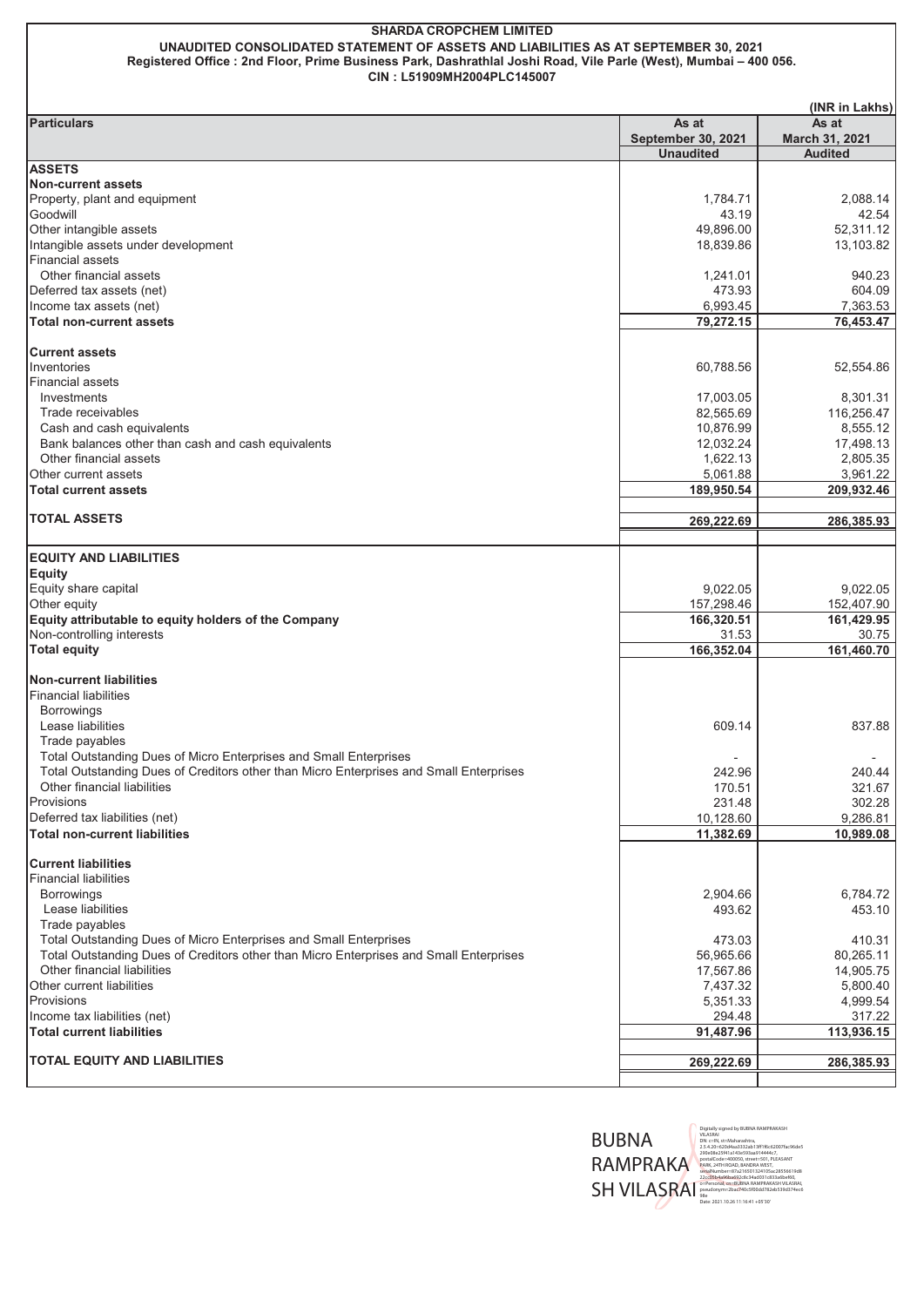#### **UNAUDITED CONSOLIDATED STATEMENT OF CASH FLOWS FOR THE HALF YEAR ENDED SEPTEMBER 30, 2021**

|                                                                                                            |                           | (INR in Lakhs)            |
|------------------------------------------------------------------------------------------------------------|---------------------------|---------------------------|
| <b>Particulars</b>                                                                                         | <b>Half Year ended</b>    | <b>Half Year ended</b>    |
|                                                                                                            | <b>September 30, 2021</b> | <b>September 30, 2020</b> |
|                                                                                                            | <b>Unaudited</b>          | <b>Unaudited</b>          |
| Cash flows from operating activities                                                                       |                           |                           |
| Profit before tax                                                                                          | 10.798.13                 | 6,491.27                  |
| Adjustment to reconcile profit before tax to cash generated by operating activities:                       |                           |                           |
| Depreciation and amortisation expense                                                                      | 11,455.91                 | 7,778.37                  |
| Unrealised exchange loss / (gain) (net)                                                                    | 589.38                    | (2,034.32)                |
| Discard / Write-off of intangible assets and intangible assets under development                           | 441.42                    | 295.52                    |
| Gain on redemption of current investments                                                                  |                           | (119.41)                  |
| Fair valuation gain on current investments                                                                 | (351.74)                  | (507.84)                  |
| Provision for gratuity                                                                                     | 27.80                     | 25.13                     |
| <b>Bad debts</b>                                                                                           | 9.86                      | 158.74                    |
| Allowances for doubtful debts (net)                                                                        | 46.66                     | 377.88                    |
| Liabilities/ provisions no longer required written back                                                    | (1, 147.25)               | (988.79)                  |
| Liabilities of capital creditors no longer required written back                                           | (97.64)                   |                           |
| <b>Finance costs</b>                                                                                       | 104.86                    | 155.66                    |
| Interest income                                                                                            | (261.32)                  | (213.45)                  |
| Dividend income                                                                                            |                           | (16.70)                   |
| Operating profit before working capital changes                                                            | 21,616.07                 | 11,402.06                 |
| Movements in working capital:                                                                              |                           |                           |
| Decrease in trade receivables                                                                              | 33,837.56                 | 35,109.71                 |
| (Increase) in inventories                                                                                  | (8,233.70)                | (5,297.78)                |
| Decrease in loans to employees                                                                             |                           | 0.03                      |
| (Increase) /Decrease in other current assets                                                               | (1,087.39)                | 681.57                    |
| Decrease / (Increase) in other financial assets                                                            | 857.26                    | (143.35)                  |
| (Decrease) in trade payables                                                                               | (22, 779.11)              | (24, 871.33)              |
| Increase in provisions                                                                                     | 258.84                    | 209.54                    |
| Increase / (Decrease) in other financial liabilities and other liabilities                                 | 1,206.11                  | (1,396.29)                |
| Cash generated from operations                                                                             | 25,675.64                 | 15,694.16                 |
| Income taxes paid (net of refunds)                                                                         | (2,471.54)                | (1,340.59)                |
| Net cash flows from operating activities (A)                                                               | 23,204.10                 | 14,353.57                 |
| Cash flows from investing activities                                                                       |                           |                           |
| Purchase of property, plant and equipment (including capital work in progress)                             | (14.84)                   | (5.30)                    |
| Purchase of intangible assets (including intangible assets under development and capital advances)         | (11, 917.78)              | (12, 402.26)              |
| Purchase of current Investments                                                                            | (8,350.00)                | (15,390.39)               |
| Proceeds from sale of current investments                                                                  |                           | 9,267.58                  |
| Investment of bank deposits                                                                                | (1,749.83)                | (2,892.94)                |
| Redemption of bank deposits / other bank balances                                                          | 7,215.72                  | 2,689.70                  |
| Interest from fixed deposits                                                                               | 270.92                    | 223.89                    |
| Dividends received from current investments                                                                |                           | 16.70                     |
| Net cash flows (used in) investing activities (B)                                                          | (14, 545.81)              | (18, 493.02)              |
|                                                                                                            |                           |                           |
| <b>Cash flows from financing activities</b>                                                                |                           |                           |
| Proceeds from borrowings                                                                                   | 7,118.17                  | 2,985.81                  |
| Repayment of borrowings                                                                                    | (10, 987.58)              |                           |
| Repayment of principal towards lease liability                                                             | (232.44)                  | (205.01)                  |
| Interest paid on lease liability                                                                           | (49.56)                   | (64.99)                   |
| Finance costs paid                                                                                         | (57.89)                   | (67.22)                   |
| Dividend paid on equity shares                                                                             | (2,706.80)                |                           |
| Net cash flows (used in) / from financing activities (C)                                                   | (6,916.10)                | 2,648.59                  |
|                                                                                                            |                           |                           |
| Exchange difference arising on conversion credited / (debited) to foreign currency translation reserve (D) | 584.42                    | (942.91)                  |
|                                                                                                            |                           |                           |
| Net increase / (decrease) in cash and cash equivalents $(A + B + C + D)$                                   | 2,326.61                  | (2,433.77)                |
| Cash and cash equivalents at the beginning of the period / year                                            | 8,555.12                  | 7,775.70                  |
| Exchange differences on translation of foreign currency cash and cash equivalent                           | (4.74)                    | 29.99                     |
| Cash and cash equivalents at the end of the period                                                         | 10,876.99                 | 5,371.92                  |
| Components of cash and cash equivalents                                                                    |                           |                           |
| Cash on hand                                                                                               | 1.19                      | 0.98                      |
| With banks                                                                                                 | 10,875.80                 | 5,370.94                  |
| Total cash and cash equivalents as per the statement of cash flows                                         | 10,876.99                 | 5,371.92                  |

|              | <b>MLASRAL</b>                          |
|--------------|-----------------------------------------|
|              | DN: c-IN. st-Maharashtra.               |
| <b>BUBNA</b> | 2.5.4.20-620d4aa3332ab13ff1f6c62007fac9 |
|              | 6de5290e08e25f41a143e593aa914444c7.     |
|              | postalCode-400050.street-501. PLEASANT  |
| RAMPRAKA     | PARK, 24TH ROAD, BANDRA WEST.           |
|              | serialNumher=87a216501324105ar2855661   |
|              | 9/822cc05h4a96ha692c8c34ad031c833a6h    |
|              | ef60. o-Personal, cn-BUBNA RAMPRAKASH   |
| SH VII ASRAI | <b>VILASRAI</b>                         |
|              | pseudonym=2bac740c5f00dd782eb539d37     |
|              | <b>AnciGRe</b>                          |
|              | Date: 2021.10.26 11:16:57 +05'30"       |

Digitally signed by BUBNA RAMPRAKASH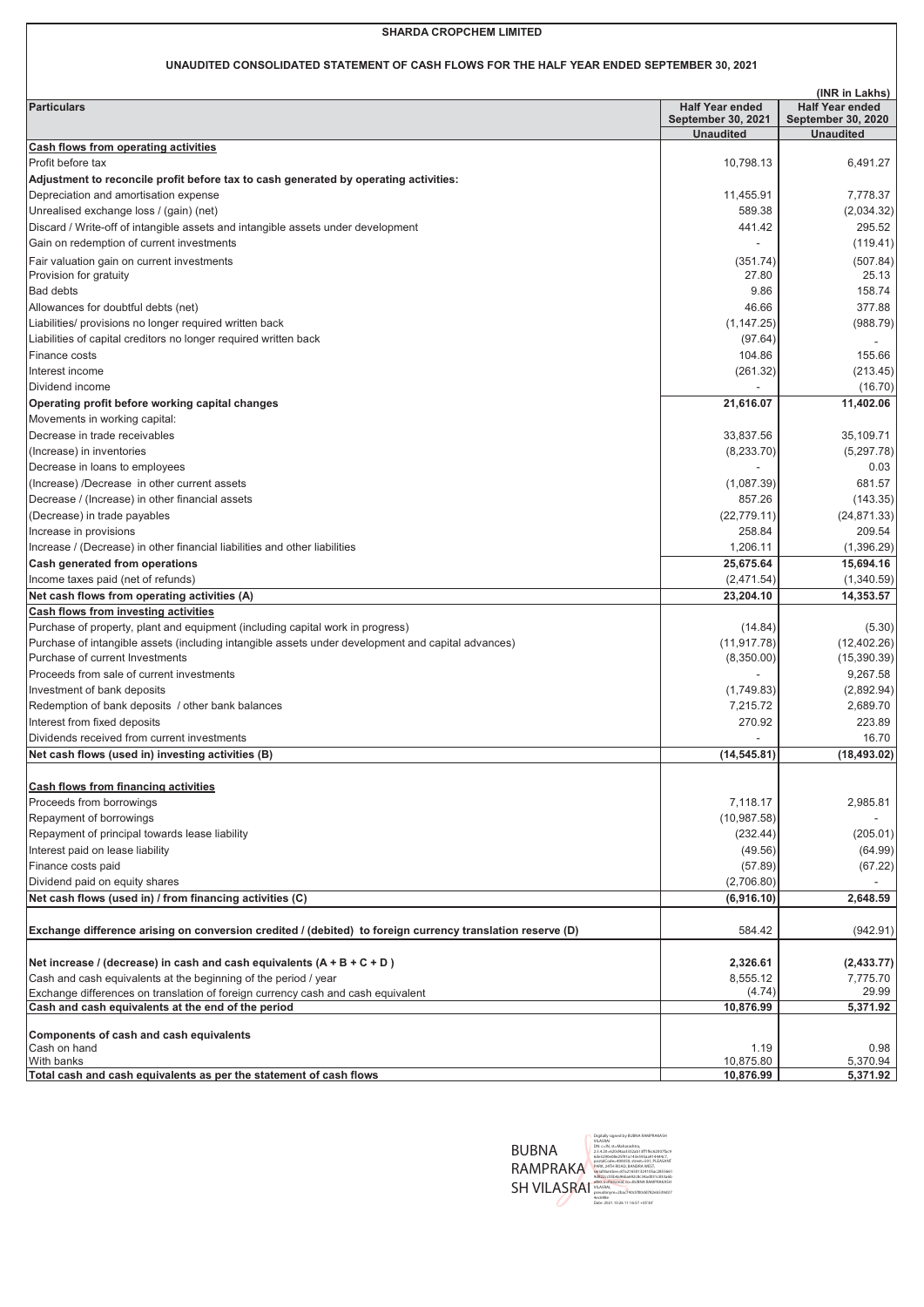#### **CONSOLIDATED SEGMENT WISE REVENUE, RESULTS, ASSETS AND LIABILITIES**

|                    | (INR in Lakhs)                      |                  |                      |                  |                        |                  |                |  |
|--------------------|-------------------------------------|------------------|----------------------|------------------|------------------------|------------------|----------------|--|
| <b>Particulars</b> |                                     |                  | <b>Quarter ended</b> |                  | <b>Half year ended</b> | Year ended       |                |  |
|                    |                                     | September 30,    | <b>June 30.</b>      | September 30,    | September 30,          | September 30,    | March 31,      |  |
|                    |                                     | 2021             | 2021                 | 2020             | 2021                   | 2020             | 2021           |  |
|                    |                                     | <b>Unaudited</b> | <b>Unaudited</b>     | <b>Unaudited</b> | <b>Unaudited</b>       | <b>Unaudited</b> | <b>Audited</b> |  |
|                    | <b>Segment Revenue</b>              |                  |                      |                  |                        |                  |                |  |
|                    | (a) Agrochemicals                   | 50.299.02        | 53,430.26            | 34.430.99        | 103,729.28             | 65.150.59        | 205,846.13     |  |
|                    | (b) Non-agrochemicals               | 13,979.01        | 8,837.43             | 8,045.22         | 22,816.44              | 16,215.78        | 33,714.64      |  |
|                    | Net sales / revenue from operations | 64,278.03        | 62,267.69            | 42,476.21        | 126,545.72             | 81,366.37        | 239,560.77     |  |
| 2                  | <b>Segment Results</b>              |                  |                      |                  |                        |                  |                |  |
|                    | (a) Agrochemicals                   | 2,868.65         | 5,811.86             | 1,753.65         | 8,680.51               | 3,723.41         | 24,988.44      |  |
|                    | (b) Non-agrochemicals               | 1.292.69         | 1.040.24             | 1.480.98         | 2.332.93               | 2,863.93         | 5,905.59       |  |
|                    | <b>Total</b>                        | 4,161.34         | 6,852.10             | 3,234.63         | 11,013.44              | 6,587.34         | 30,894.03      |  |
|                    | Less: (i) Finance cost              | (37.38)          | (50.20)              | (61.40)          | (87.58)                | (128.32)         | (234.98)       |  |
|                    | (ii) Unallocable expenditure        | (319.92)         | (425.72)             | (435.54)         | (745.64)               | (804.72)         | (1,643.16)     |  |
|                    | (iii) Unallocable income            | 347.24           | 270.67               | 284.91           | 617.91                 | 836.97           | 1,929.56       |  |
|                    | <b>Profit before Tax</b>            | 4,151.28         | 6,646.85             | 3,022.60         | 10,798.13              | 6.491.27         | 30,945.45      |  |
| 3                  | <b>Segment Assets</b>               |                  |                      |                  |                        |                  |                |  |
|                    | (a) Agrochemicals                   | 202,751.37       | 211,657.92           | 159,372.82       | 202,751.37             | 159,372.82       | 230,527.57     |  |
|                    | (b) Non-agrochemicals               | 17.037.43        | 11.041.34            | 9.733.95         | 17.037.43              | 9.733.95         | 10,787.85      |  |
|                    | (c) Unallocated                     | 49.433.89        | 56,141.95            | 41.970.50        | 49.433.89              | 41.970.50        | 45.070.51      |  |
|                    | <b>Total</b>                        | 269,222.69       | 278,841.21           | 211,077.27       | 269,222.69             | 211,077.27       | 286,385.93     |  |
|                    |                                     |                  |                      |                  |                        |                  |                |  |
| 4                  | <b>Segment Liabilities</b>          |                  |                      |                  |                        |                  |                |  |
|                    | (a) Agrochemicals                   | 84,570.40        | 97,962.39            | 55,102.34        | 84,570.40              | 55,102.34        | 111,293.96     |  |
|                    | (b) Non-agrochemicals               | 7.530.09         | 3,338.86             | 3,763.64         | 7,530.09               | 3,763.64         | 3,809.64       |  |
|                    | (c) Unallocated                     | 10.770.16        | 11.703.70            | 8.150.27         | 10.770.16              | 8.150.27         | 9,821.63       |  |
|                    | <b>Total</b>                        | 102,870.65       | 113,004.95           | 67,016.25        | 102,870.65             | 67,016.25        | 124,925.23     |  |
|                    |                                     |                  |                      |                  |                        |                  |                |  |
|                    | <b>Net Capital Employed</b>         | 166,352.04       | 165,836.26           | 144,061.02       | 166,352.04             | 144,061.02       | 161,460.70     |  |

Note:

The activities of the Group are divided into two business segments viz. Agrochemicals, Non-agrochemicals (representing Belts, Dyes & Dye Intermediates and General Chemicals). These segments form the basis for management control and therefore the basis for monitoring.

Based on the "management approach" as defined in Ind AS 108 - 'Operating Segments' the Chief Operating Decision Maker evaluates the Group's performance and allocates resources based on an analysis of various performance indicators by business segments and segment information is presented accordingly.

#### **For Sharda Cropchem Limited**

| BUBNA       |
|-------------|
| RAMPRAKA    |
| CH VII ACDA |

SH VILASRAI DER DATE: BLACTION DAMPRAMAN, PARTY ACCEDENT DES POLITICALS PRINTER DES POLITICALS PRINTER DES POLITICALS PRINTER DES POLITICALS PRINTER DES POLITICALS PRINTER DES POLITICALS PRINTER DES POLITICALS PRINTER DES Digitally signed by BUBNA RAMPRAKASH VILASRAI<br>ON: c=IIV, st=Maharashtra,<br>2.5.4.20=620d4aa3332ab1 38f1 f6c62007fac96de5296<br>e08e25f4 1a143e593aa91 4444-2,<br>portalCode=400050, street=501, PLEASANT PARK,<br>24TH ROAD, BANDRA WEST,

**Ramprakash V. Bubna Place : Mumbai (Chairman and Managing Director)**

 $Date: October 26, 2021$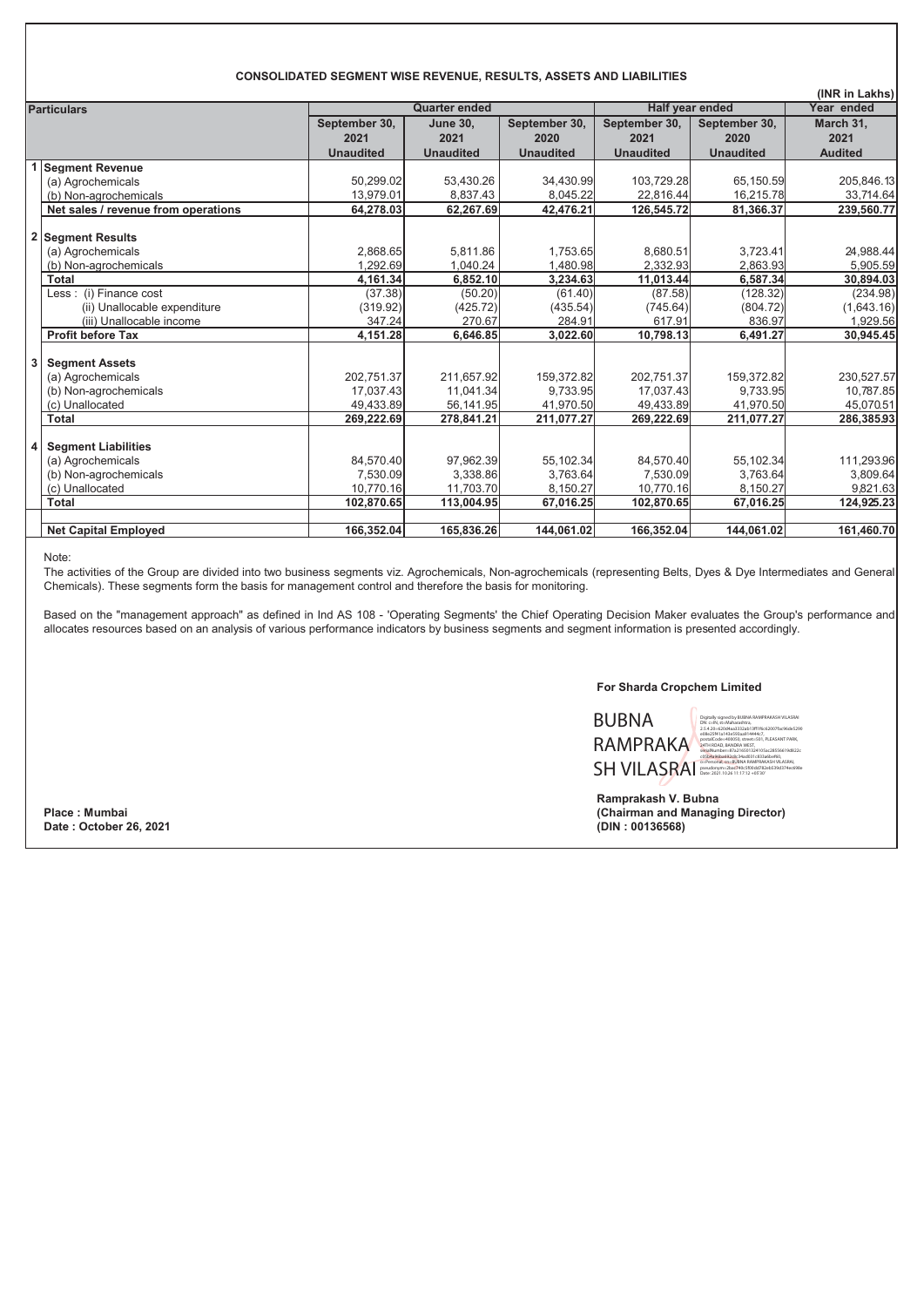# **B S R & Associates LLP**

**Chartered Accountants** 

14th Floor, Central B Wing and North C Wing, Nesco IT Park 4, Nesco Center, Western Express Highway, Goregaon (East), Mumbai - 400063

Telephone: Fax:

+91 22 6257 1000 +91 22 6257 1010

Limited review report on unaudited quarterly and year-to-date standalone financial results of Sharda Cropchem Limited under Regulation 33 of the **SEBI (Listing Obligations and Disclosure Requirements) Regulations, 2015** 

## To the Board of Directors of Sharda Cropchem Limited

- 1. We have reviewed the accompanying Statement of unaudited standalone financial results of Sharda Cropchem Limited ('the Company') for the quarter ended 30 September 2021 and the year-to-date results from 1 April 2021 to 30 September 2021('the Statement').
- $2.$ This Statement, which is the responsibility of the Company's management and approved by the Board of Directors, has been prepared in accordance with the recognition and measurement principles laid down in Indian Accounting Standard 34 "Interim Financial Reporting" ("Ind AS 34"), prescribed under Section 133 of the Companies Act, 2013, and other accounting principles generally accepted in India and in compliance with Regulation 33 of the SEBI (Listing Obligations and Disclosure Requirements) Regulations, 2015, as amended ('Listing Regulations'). Our responsibility is to issue a report on the Statement based on our review.
- $3.$ We conducted our review of the Statement in accordance with the Standard on Review Engagements (SRE) 2410 "Review of Interim Financial Information Performed by the Independent Auditor of the Entity" issued by the Institute of Chartered Accountants of India. This standard requires that we plan and perform the review to obtain moderate assurance as to whether the Statement is free of material misstatement. A review is limited primarily to inquiries of company personnel and analytical procedures applied to financial data and thus provides less assurance than an audit. We have not performed an audit and accordingly, we do not express an audit opinion.
- $4.$ Based on our review conducted as above, nothing has come to our attention that causes us to believe that the accompanying Statement, prepared in accordance with applicable accounting standards and other recognised accounting practices and policies has not disclosed the information required to be disclosed in terms of Regulation 33 of the Listing Regulations, including the manner in which it is to be disclosed, or that it contains any material misstatement.

For **B S R & Associates LLP Chartered Accountants** Firm's Registration No: 116231W/W-100024

> **SHABBIR** Digitally signed by SHABBIR HASANALI **HASANALI** READYMADEWA Date: 2021,10.26 READYMADEWALA LA 13:02:58 +05'30

Shabbir Readymadewala Partner Membership No: 100060 UDIN: 21100060AAAAFK7119

Mumbai 26 October 2021

stes la partnership firm with Registration No. BA69226 converted into B S R & As **SR & Assoc** LLP to Limited Lisbility Partnership with LLP Registration No. AAB-8182) with effect from October 14, 2013 **Registered Office** 

14th Floor, Central B Wing and North C Wing, Nesco IT Park 4, Nesco<br>Center, Western Express Highway, Goregaon (East), Mumbai - 400083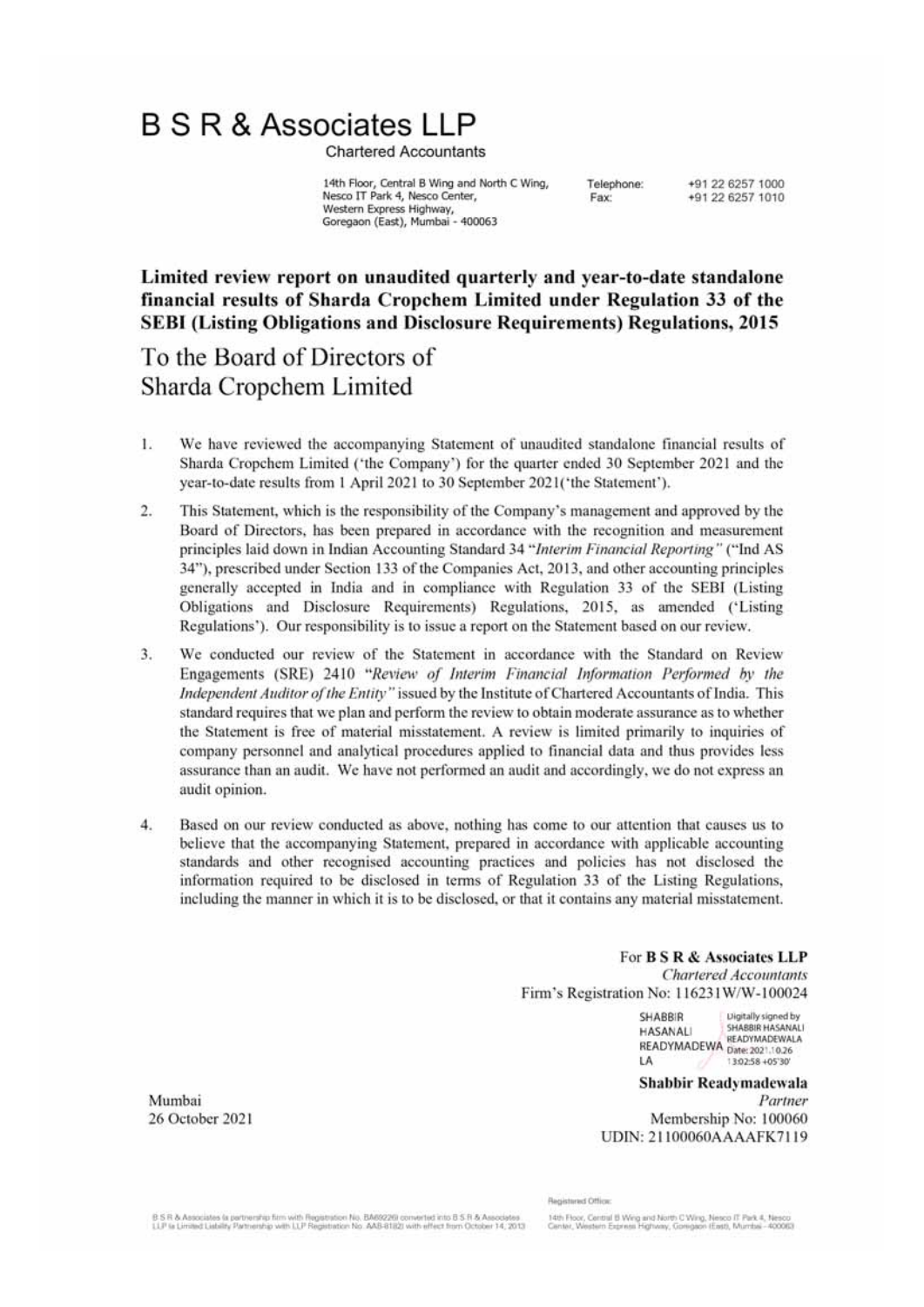|                         | <b>SHARDA CROPCHEM LIMITED</b><br>STATEMENT OF UNAUDITED STANDALONE FINANCIAL RESULTS FOR THE QUARTER AND HALF YEAR ENDED SEPTEMBER 30, 2021                                                                                                                                                |         |                          |                          |                          |                          |                          |                        |
|-------------------------|---------------------------------------------------------------------------------------------------------------------------------------------------------------------------------------------------------------------------------------------------------------------------------------------|---------|--------------------------|--------------------------|--------------------------|--------------------------|--------------------------|------------------------|
|                         | Registered Office: 2nd Floor, Prime Business Park, Dashrathlal Joshi Road, Vile Parle (West), Mumbai - 400 056.<br>CIN: L51909MH2004PLC145007                                                                                                                                               |         |                          |                          |                          |                          |                          |                        |
|                         |                                                                                                                                                                                                                                                                                             |         |                          |                          |                          |                          |                          | (INR in Lakhs)         |
|                         |                                                                                                                                                                                                                                                                                             |         |                          | Three months ended       |                          |                          | Half year ended          | Year ended             |
| Sr.<br>No.              | <b>Particulars</b>                                                                                                                                                                                                                                                                          |         | September 30,            | <b>June 30,</b>          | September 30,            | September 30,            | September 30,            | March 31,              |
|                         |                                                                                                                                                                                                                                                                                             |         | 2021<br><b>Unaudited</b> | 2021<br><b>Unaudited</b> | 2020<br><b>Unaudited</b> | 2021<br><b>Unaudited</b> | 2020<br><b>Unaudited</b> | 2021<br><b>Audited</b> |
| 1                       | Income                                                                                                                                                                                                                                                                                      |         |                          |                          |                          |                          |                          |                        |
|                         | (a) Revenue from operations                                                                                                                                                                                                                                                                 |         | 48,326.31                | 52,061.47                | 35,476.31                | 100,387.78               | 65,581.59                | 203,261.95             |
|                         | (b) Other income (refer note 4)                                                                                                                                                                                                                                                             |         | 1,193.16                 | 2,790.71                 | 2,991.61                 | 3,983.87                 | 3,880.61                 | 8,092.02               |
|                         | <b>Total income</b>                                                                                                                                                                                                                                                                         |         | 49,519.47                | 54,852.18                | 38,467.92                | 104,371.65               | 69,462.20                | 211,353.97             |
| $\overline{\mathbf{2}}$ | <b>Expenses</b>                                                                                                                                                                                                                                                                             |         |                          |                          |                          |                          |                          |                        |
|                         | (a) Cost of materials consumed                                                                                                                                                                                                                                                              |         | 22.310.97                | 22.390.78                | 18.038.25                | 44.701.75                | 31.627.33                | 93.947.92              |
|                         | (b) Purchase of stock in trade                                                                                                                                                                                                                                                              |         | 8,790.19                 | 19,527.93                | 4,606.12                 | 28,318.12                | 17,670.01                | 45,329.52              |
|                         | (c) Changes in inventories of finished goods & stock in trade                                                                                                                                                                                                                               |         | 1,979.12                 | (6,216.03)               | 2,017.59                 | (4, 236.91)              | (4,012.84)               | (2,343.05)             |
|                         | (d) Employee benefits expense<br>(e) Finance costs                                                                                                                                                                                                                                          |         | 693.25<br>34.75          | 825.63<br>41.31          | 578.66<br>59.61          | 1,518.88<br>76.06        | 1,251.26<br>113.47       | 3,054.77<br>199.00     |
|                         | (f) Foreign exchange loss / (gain) (net)                                                                                                                                                                                                                                                    |         | 1,142.50                 | (1,098.11)               | (811.99)                 | 44.39                    | (1,861.26)               | (1,598.64)             |
|                         | (g) Depreciation and amortisation expense                                                                                                                                                                                                                                                   |         | 6,062.78                 | 5,390.88                 | 4,230.66                 | 11,453.66                | 7,775.57                 | 17,039.34              |
|                         | (h) Other expenses                                                                                                                                                                                                                                                                          |         | 5,454.63                 | 5,711.49                 | 6,021.73                 | 11,166.12                | 11,229.97                | 27,256.89              |
|                         | <b>Total expenses</b>                                                                                                                                                                                                                                                                       |         | 46,468.19                | 46,573.88                | 34,740.63                | 93,042.07                | 63,793.51                | 182,885.75             |
|                         |                                                                                                                                                                                                                                                                                             |         |                          |                          |                          |                          |                          |                        |
| 3<br>4                  | Profit before tax<br>Tax expense                                                                                                                                                                                                                                                            | $(1-2)$ | 3,051.28                 | 8,278.30                 | 3,727.29                 | 11,329.58                | 5,668.69                 | 28,468.22              |
|                         | (a) Current tax                                                                                                                                                                                                                                                                             |         | 755.88                   | 2,010.80                 | 813.20                   | 2,766.68                 | 1,240.31                 | 4,995.94               |
|                         | (b) Adjustment for tax relating to earlier years                                                                                                                                                                                                                                            |         | 3.19                     |                          |                          | 3.19                     |                          | 139.82                 |
|                         | (c) Deferred tax charge                                                                                                                                                                                                                                                                     |         | 122.33                   | 717.66                   | 356.38                   | 839.99                   | 538.27                   | 2,353.12               |
|                         | <b>Total tax expense</b>                                                                                                                                                                                                                                                                    |         | 881.40                   | 2,728.46                 | 1,169.58                 | 3.609.86                 | 1,778.58                 | 7,488.88               |
| 5                       | Net profit for the period / year                                                                                                                                                                                                                                                            | $(3-4)$ | 2,169.88                 | 5,549.84                 | 2,557.71                 | 7,719.72                 | 3,890.11                 | 20,979.34              |
| 6                       | Other comprehensive income                                                                                                                                                                                                                                                                  |         |                          |                          |                          |                          |                          |                        |
|                         | i) Items that will not be reclassified to profit or loss                                                                                                                                                                                                                                    |         | 2.57                     | 2.58                     | (1.17)                   | 5.15                     | (2.34)                   | 9.37                   |
|                         | ii) Income tax relating to items that will not be reclassified to profit or loss                                                                                                                                                                                                            |         | (0.90)                   | (0.90)                   | $0.4^{\circ}$            | (1.80)                   | 0.82                     | (3.27)                 |
|                         | Total other comprehensive income                                                                                                                                                                                                                                                            |         | 1.67                     | 1.68                     | (0.76)                   | 3.35                     | (1.52)                   | 6.10                   |
|                         |                                                                                                                                                                                                                                                                                             |         |                          |                          |                          |                          |                          |                        |
| 7                       | Total comprehensive income for the period / year                                                                                                                                                                                                                                            | $(5+6)$ | 2,171.55                 | 5,551.52                 | 2,556.95                 | 7,723.07                 | 3,888.59                 | 20,985.44              |
| 8                       | Paid-up equity share capital (Face value per share Rs.10/- each)                                                                                                                                                                                                                            |         | 9,022.05                 | 9,022.05                 | 9,022.05                 | 9,022.05                 | 9,022.05                 | 9,022.05               |
| 9                       | <b>Other Equity</b>                                                                                                                                                                                                                                                                         |         |                          |                          |                          |                          |                          | 141,245.86             |
| 10                      | <b>Earnings per share</b>                                                                                                                                                                                                                                                                   |         |                          |                          |                          |                          |                          |                        |
|                         | Basic and diluted earning per share                                                                                                                                                                                                                                                         |         | 2.41                     | 6.15                     | 2.83                     | 8.56                     | 4.31                     | 23.25                  |
|                         | (Face value per Share Rs.10/- each)                                                                                                                                                                                                                                                         |         |                          |                          |                          |                          |                          |                        |
|                         |                                                                                                                                                                                                                                                                                             |         |                          |                          |                          |                          |                          |                        |
|                         | Notes:<br>The aforesaid financial results have been reviewed by the Audit Committee and approved by the Board of Directors at their meeting held on October 26, 2021. The results have been subjected to Limited                                                                            |         |                          |                          |                          |                          |                          |                        |
|                         | Review and Statutory Auditors have expressed an unmodified review conclusion.                                                                                                                                                                                                               |         |                          |                          |                          |                          |                          |                        |
| 2                       | The financial results for all the periods presented have been prepared in accordance with the recognition and measurement principles of Ind AS notified under the Companies (Indian Accounting                                                                                              |         |                          |                          |                          |                          |                          |                        |
|                         | Standards) Rules, 2015 as amended from time to time.                                                                                                                                                                                                                                        |         |                          |                          |                          |                          |                          |                        |
| 3                       | One of the segments of the Company, viz. "Agrochemicals" is seasonal in nature and the performance can be impacted by cropping pattern and weather conditions across the globe. Accordingly, quarterly<br>figures are not representative of the other quarters and full year's performance. |         |                          |                          |                          |                          |                          |                        |
| 4                       | Other income includes:                                                                                                                                                                                                                                                                      |         |                          |                          |                          |                          |                          | (INR in Lakhs)         |
|                         | Three months ended<br>Half year ended                                                                                                                                                                                                                                                       |         |                          |                          |                          | Year ended               |                          |                        |
|                         | <b>Particulars</b>                                                                                                                                                                                                                                                                          |         | September 30,<br>2021    | <b>June 30,</b><br>2021  | September 30,<br>2020    | September 30,<br>2021    | September 30,<br>2020    | March 31,<br>2021      |
|                         | Dividend received from subsidiary                                                                                                                                                                                                                                                           |         |                          | 2,227.78                 | 2,259.97                 | 2.227.78                 | 2,259.97                 | 4,555.86               |
|                         |                                                                                                                                                                                                                                                                                             |         |                          |                          |                          |                          |                          |                        |
| 5                       | Figures for the previous period / year have been regrouped / rearranged, wherever considered necessary to conform to the current period / year's classification.                                                                                                                            |         |                          |                          |                          |                          |                          |                        |

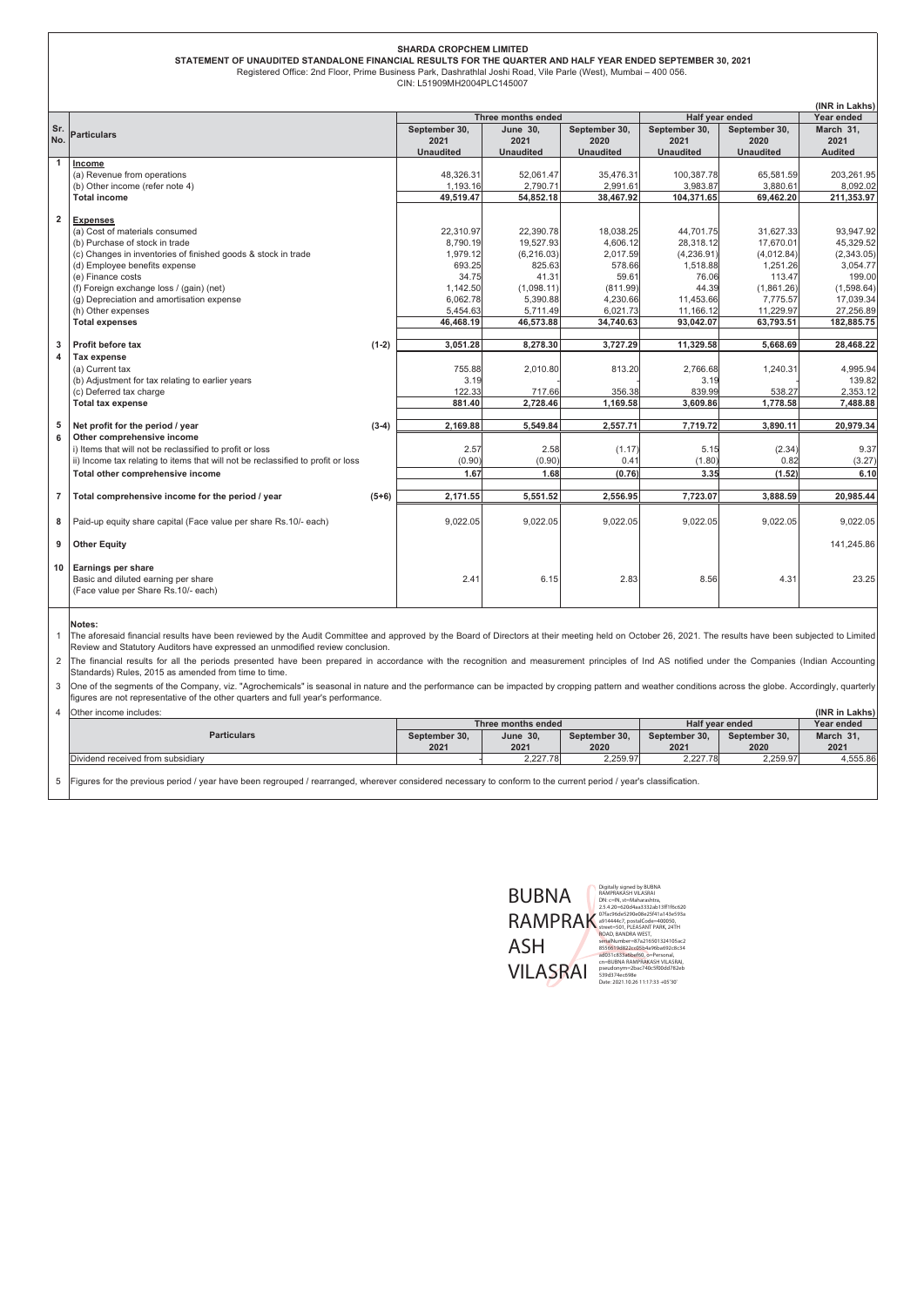#### **SHARDA CROPCHEM LIMITED** UNAUDITED STANDALONE STATEMENT OF ASSETS AND LIABILITIES AS AT SEPTEMBER 30, 2021

Registered Office: 2nd Floor, Prime Business Park, Dashrathlal Joshi Road, Vile Parle (West), Mumbai - 400 056. CIN: L51909MH2004PLC145007

|                                                                                        |                        | (INR in Lakhs)     |
|----------------------------------------------------------------------------------------|------------------------|--------------------|
| <b>Particulars</b>                                                                     | As at<br>September 30, | As at<br>March 31, |
|                                                                                        | 2021                   | 2021               |
|                                                                                        | <b>Unaudited</b>       | <b>Audited</b>     |
| <b>Assets</b><br><b>Non-current assets</b>                                             |                        |                    |
| Property, plant and equipment                                                          | 1,775.16               | 2,077.29           |
| Intangible assets                                                                      | 49,895.22              | 52,310.07          |
| Intangible assets under development                                                    | 18,839.86              | 13,103.82          |
| <b>Financial assets</b>                                                                |                        |                    |
| Investments                                                                            | 114.50                 | 114.50             |
| Loans                                                                                  | 272.00                 | 291.00             |
| Other financial assets                                                                 | 875.12                 | 689.42             |
| Income tax assets (net)                                                                | 6,985.15               | 7,362.78           |
| <b>Total non-current assets</b>                                                        | 78,757.01              | 75,948.88          |
| <b>Current assets</b>                                                                  |                        |                    |
| Inventories                                                                            | 57,276.67              | 47,703.84          |
| <b>Financial assets</b>                                                                |                        |                    |
| Investments                                                                            | 17,003.05              | 8,301.31           |
| Trade receivables                                                                      | 67,742.41              | 109,376.42         |
| Cash and cash equivalents                                                              | 9,419.22               | 3,876.70           |
| Bank balance other than cash and cash equivalents                                      | 11,825.00              | 17,294.68          |
| Other financial assets                                                                 | 1,562.15               | 2,713.34           |
| Other current assets                                                                   | 4,721.17               | 3,767.39           |
| <b>Total current assets</b>                                                            | 169,549.67             | 193,033.68         |
| <b>Total Assets</b>                                                                    | 248,306.68             | 268,982.56         |
|                                                                                        |                        |                    |
| <b>Equity and Liabilities</b>                                                          |                        |                    |
| <b>Equity</b>                                                                          |                        | 9,022.05           |
| Equity share capital<br>Other equity                                                   | 9,022.05<br>146,262.32 | 141,245.86         |
| <b>Total equity</b>                                                                    | 155,284.37             | 150,267.91         |
|                                                                                        |                        |                    |
| <b>Non-current liabilities</b>                                                         |                        |                    |
| <b>Financial liabilities</b>                                                           |                        |                    |
| Lease liabilities                                                                      | 609.14                 | 837.88             |
| Trade payables<br>total outstanding dues of micro enterprises and small enterprises    |                        |                    |
| total outstanding dues of creditors other than micro enterprises and small enterprises | 242.96                 | 240.44             |
| Other financial liabilities                                                            | 170.51                 | 321.67             |
| Provisions                                                                             | 212.52                 | 283.32             |
| Deferred tax liabilities (net)                                                         | 10,128.60              | 9,286.81           |
| <b>Total non-current liabilities</b>                                                   | 11,363.73              | 10,970.12          |
| <b>Current liabilities</b>                                                             |                        |                    |
| <b>Financial liabilities</b>                                                           |                        |                    |
| <b>Borrowings</b>                                                                      | 2,904.66               | 6,784.72           |
| Lease liabilities                                                                      | 493.62                 | 453.10             |
| Trade payables                                                                         |                        |                    |
| total outstanding dues of micro enterprises and small enterprises                      | 473.03                 | 321.40             |
| total outstanding dues of creditors other than micro enterprises and small enterprises | 48,941.58              | 75,678.74          |
| Other financial liabilities                                                            | 17,508.05              | 14,845.92          |
| Other current liabilities                                                              | 6,276.28               | 4,828.63           |
| Provisions                                                                             | 5,061.36               | 4,832.02           |
| <b>Total current liabilities</b>                                                       | 81,658.58              | 107,744.53         |
| <b>Total Equity and Liabilities</b>                                                    | 248,306.68             | 268,982.56         |
|                                                                                        |                        |                    |

VILASRAI<br>DN: c=IN,<br>2.5.4.20=6 **BUBNA** RAMPRAKA PARK, 24TH RC **SH VILASRAT** psi<br>4e

donym=zues- +---<br>98e<br>: 2021.10.26 11:17:47 +05'30'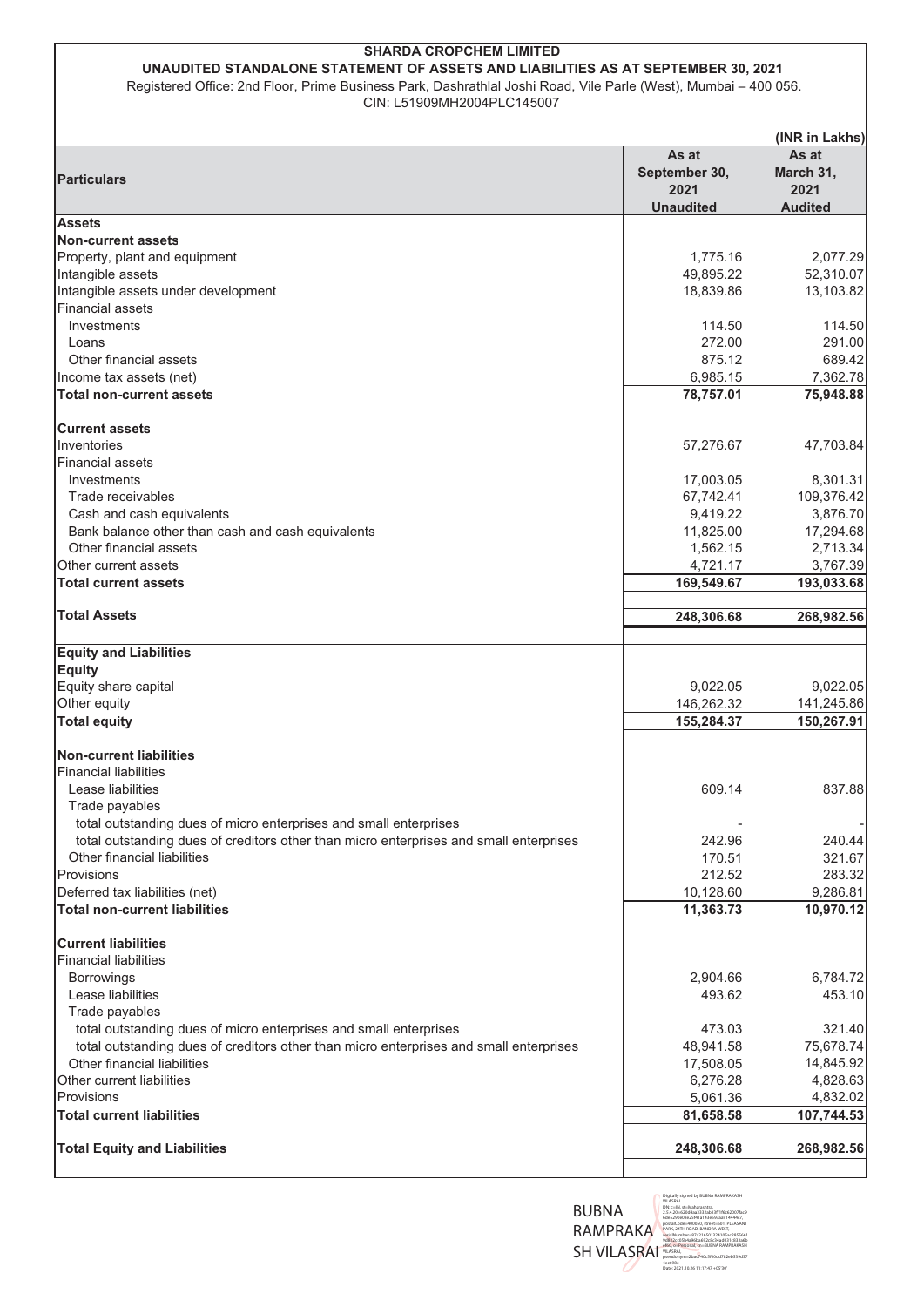| UNAUDITED STANDALONE STATEMENT OF CASH FLOWS FOR THE HALF YEAR ENDED SEPTEMBER 30, 2021                         |
|-----------------------------------------------------------------------------------------------------------------|
| Registered Office: 2nd Floor, Prime Business Park, Dashrathlal Joshi Road, Vile Parle (West), Mumbai – 400 056. |

CIN: L51909MH2004PLC145007

|                                                                                                    |                           | (INR in Lakhs)            |
|----------------------------------------------------------------------------------------------------|---------------------------|---------------------------|
|                                                                                                    | <b>Period ended</b>       | <b>Period ended</b>       |
|                                                                                                    | <b>September 30, 2021</b> | <b>September 30, 2020</b> |
| Cash flows from operating activities                                                               |                           |                           |
| Profit before tax                                                                                  | 11,329.58                 | 5,668.69                  |
| Adjustment to reconcile profit before tax to cash generated by operating activities:               |                           |                           |
| Depreciation and amortisation expense                                                              | 11,453.66                 | 7.775.57                  |
| Unrealized exchange loss / (gain) (net)                                                            | 438.87                    | (1,419.98)                |
| Discard / Write-off of intangible assets and intangible assets under development                   | 441.42                    | 295.52                    |
| Gain on redemption of current investments                                                          |                           | (119.41)                  |
| Fair valuation gain on current investments                                                         | (351.74)                  | (507.84)                  |
| Provision for gratuity                                                                             | 25.54                     | 23.26                     |
| Allowances for doubtful debts (net)                                                                | 30.96                     | 370.45                    |
| Liabilities/ provisions no longer required written back                                            | (1,030.50)                | (752.52)                  |
| Liabilities of capital creditors no longer required written back                                   | (97.64)                   |                           |
| Finance costs                                                                                      | 76.06                     | 113.47                    |
| Interest income                                                                                    | (269.91)                  | (224.17)                  |
| Dividend income                                                                                    | (2,227.78)                | (2, 276.67)               |
| <b>Bad debts</b>                                                                                   |                           | 158.54                    |
| Operating profit before working capital changes                                                    | 19,818.52                 | 9,104.91                  |
| Movements in working capital:                                                                      |                           |                           |
| Decrease in trade receivables                                                                      | 41.839.53                 | 33,487.73                 |
| (Increase) in inventories                                                                          | (9,572.83)                | (2,889.07)                |
| Decrease in loan given to employees                                                                |                           | 0.03                      |
| (Increase) / decrease in other assets                                                              | (982.53)                  | 251.87                    |
| Decrease in other financial assets                                                                 | 982.67                    | 37.27                     |
| (Decrease) in trade payables                                                                       | (26, 132.77)              | (26, 801.01)              |
| Increase in provisions                                                                             | 138.15                    | 95.61                     |
| Increase / (decrease) in other financial liabilities and other liabilities                         | 1,171.98                  | (469.79)                  |
| Cash generated from operations                                                                     | 27,262.72                 | 12.817.55                 |
| Income taxes paid (net of refunds)                                                                 | (2, 392.24)               | (1,217.27)                |
| Net cash flows from operating activities (A)                                                       | 24,870.48                 | 11,600.28                 |
|                                                                                                    |                           |                           |
| Cash flows from investing activities                                                               |                           |                           |
| Purchase of property, plant and equipment (including capital work in progress)                     | (14.22)                   | (3.76)                    |
| Purchase of intangible assets (including intangible assets under development and capital advances) | (12,068.91)               | (12, 402.25)              |
| Purchase of current investments                                                                    | (8,350.00)                | (15, 390.39)              |
| Proceeds from sale of current investments                                                          |                           | 9,267.58                  |
| Investment of bank deposit                                                                         | (1,746.04)                | (2,892.94)                |
| Redemption of bank deposits / other bank balances                                                  | 7,215.72                  | 2,687.99                  |
| Interest from fixed deposit                                                                        | 270.27                    | 220.40                    |
| Loans to subsidiaries - principal received                                                         | 19.00                     | 26.00                     |
| Loans to subsidiaries - interest received                                                          | 8.96                      | 14.15                     |
| Dividends received from subsidiary                                                                 | 2,227.78                  | 2,259.97                  |
| Dividends received from current investments                                                        |                           | 16.70                     |
| Net cash flows (used in) investing activities (B)                                                  | (12, 437.44)              | (16, 196.55)              |
|                                                                                                    |                           |                           |
| <b>Cash flows from financing activities</b>                                                        |                           |                           |
| Proceeds from borrowings                                                                           | 7,010.17                  | 5,680.42                  |
| Repayment of borrowings                                                                            | (10, 879.58)              | (2,685.35)                |
| Repayment of principal towards lease liability                                                     | (232.44)                  | (205.01)                  |
| Interest paid on lease liability                                                                   | (49.56)                   | (64.99)                   |
| Finance costs paid                                                                                 | (29.07)                   | (24.64)                   |
| Dividend paid on equity shares                                                                     | (2,706.80)                |                           |
| Net cash flows (used in) / from financing activities (C)                                           | (6, 887.28)               | 2,700.43                  |
|                                                                                                    |                           |                           |
| Net increase / (decrease) in cash and cash equivalents $(A + B + C)$                               | 5,545.76                  | (1,895.84)                |
| Cash and cash equivalents at the beginning of the year                                             | 3,876.70                  | 3,020.64                  |
| Exchange differences on translation of foreign currency cash and cash equivalents                  | (3.24)                    | 7.35                      |
| Cash and cash equivalents at the end of the period                                                 | 9,419.22                  | 1,132.15                  |
|                                                                                                    |                           |                           |
| <b>Components of cash and cash equivalents</b>                                                     |                           |                           |
| Cash on hand                                                                                       | 0.50                      | 0.17                      |
| With banks                                                                                         | 9,418.72                  | 1,131.98                  |
| Total cash and cash equivalents as per the cash flows statement                                    | 9,419.22                  | 1,132.15                  |

 $\begin{array}{|c|c|} \hline \textbf{WBMA} & \textbf{Wamh, number} \\\hline \textbf{WBMA} & \textbf{Wamh, number} \\\hline \textbf{WBMA} & \textbf{Wamh, number} \\\hline \textbf{WBMA} & \textbf{Wamh, number} \\\hline \textbf{WBMA} & \textbf{Wamh, number} \\\hline \textbf{WBMA} & \textbf{Wamh, number} \\\hline \textbf{WBMA} & \textbf{Wamh, number} \\\hline \textbf{WBMA} & \textbf{Wamh, number} \\\hline \textbf{Wamh, number} & \textbf{Wamh, number} \$